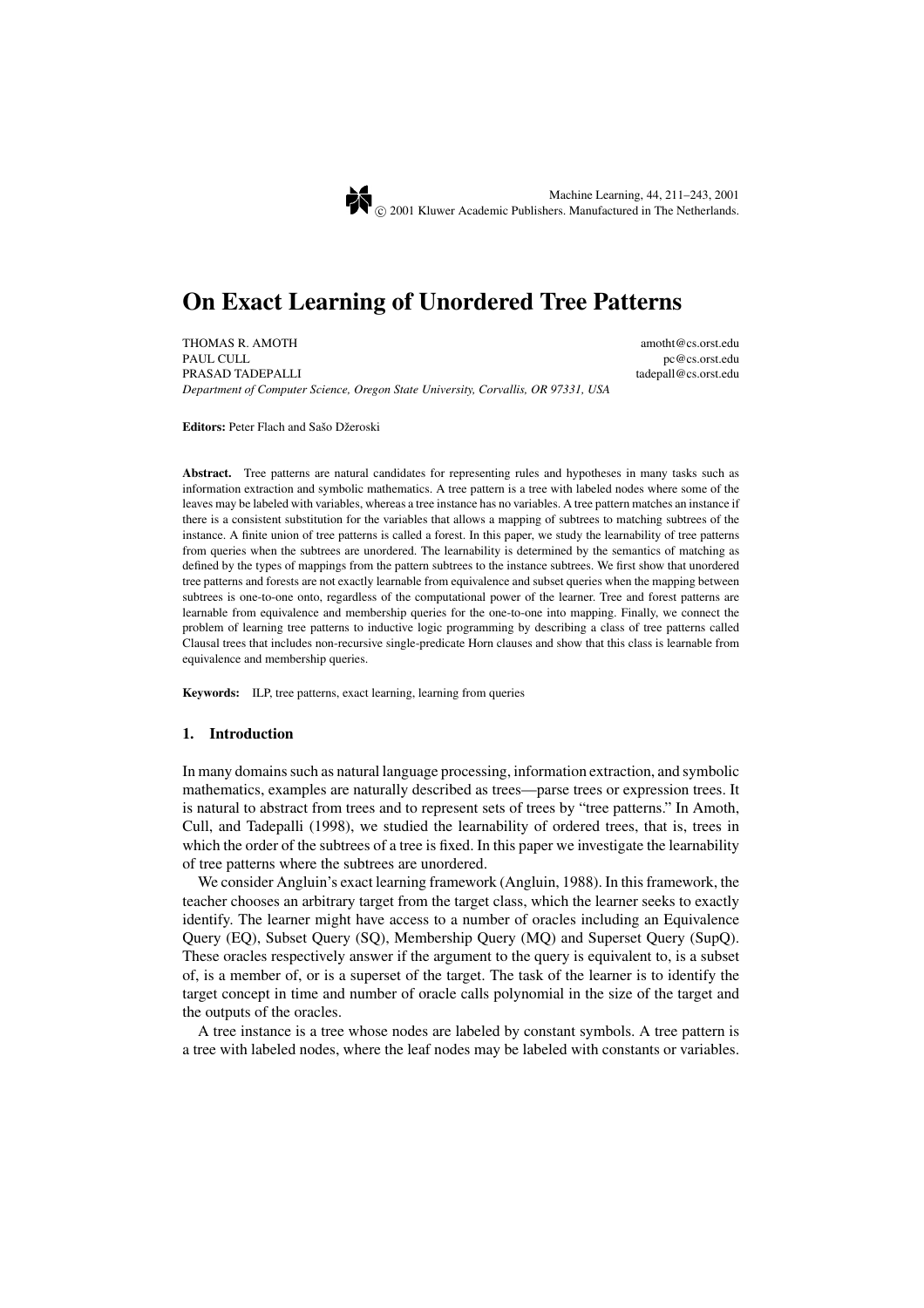A constant label only matches itself, but a variable label matches any tree, including a constant. To match a tree pattern with an instance its variables should be replaced by subtree instances. For the substitution to be consistent, all occurrences of the same variable in the tree pattern should be substituted with the same subtree. There are different ways of matching a tree pattern with an instance after a substitution is done. The learnability of tree patterns depends on the semantics, i.e., the type of mapping from the subtrees of the tree pattern to those of the instance. The two main types of mappings we consider are one-to-one onto and one-to-one into. Both of these mappings are one-to-one in that each pattern subtree maps to exactly one instance subtree and each instance subtree is mapped to by at most one pattern subtree. In a one-to-one onto mapping all subtrees of the instance tree must be mapped to by some pattern subtree.

Tree patterns are known to be learnable from equivalence queries when the subtrees of the tree pattern are ordered and are mapped to subtrees of the instance in the same order by a one-to-one onto mapping (Ko, Marron, & Tzeng, 1990; Goldman & Kwek, 1999). Finite unions or "forests" of ordered tree patterns are learnable from equivalence and membership queries (Page & Frisch, 1992; Page, 1993; Arimura, Ishizaka, & Shinohara, 1995; Amoth, Cull, & Tadepalli, 1998). The learning problem for the one-to-one onto mapping is considerably more difficult when the subtrees are not ordered. We first show that unordered tree patterns are not learnable from equivalence and subset queries when the mapping between subtrees is one-to-one onto regardless of the computational power of the learner. Because subset queries are strictly more powerful than membership queries, this nonlearnability result also holds for equivalence and membership queries. One way to get around the difficulty of this learning problem is to use a more powerful oracle. Indeed, we show that unordered tree patterns and their finite unions are learnable from equivalence and superset queries. Changing the mapping type from one-to-one onto to one-to-one into also eases the difficulty of learning. We show that tree and forest patterns are learnable from equivalence and membership queries for the one-to-one into mapping.

We relate logical subsumption to a third kind of matching semantics between subtrees. Subtrees correspond to terms and atoms in logic. A set of atoms,  $A$ ,  $\theta$ -subsumes another set *B*, if the variables in *A* can be substituted with terms yielding a subset of *B*. Hence  $\theta$ -subsumption between sets of atoms naturally corresponds to many-to-one into mapping from pattern subtrees to instance subtrees. In other words, more than one pattern subtree can be mapped to the same instance subtree, and some instance subtrees may be left out. Thus a disjunction of atoms can be represented with a tree whose subtrees are matched by a manyto-one mapping to instance subtrees. Since the arguments of predicates and functions should be matched in the same order, they correspond to ordered subtrees. Hence, to capture the predicate clauses, we introduce a class of tree patterns called Clausal trees with two different types of nodes: the root node has unordered subtrees which match according to many-toone-into semantics and all the other nodes (below the root) have ordered subtrees that correspond to atoms and terms and match according to ordered one-to-one onto semantics. This makes it possible to transfer some results from Inductive Logic Programming (ILP) to learning tree patterns. In particular, the algorithm of Reddy & Tadepalli (1999) to learn single-predicate non-recursive Horn clauses can be used to learn the above Clausal trees and forest patterns.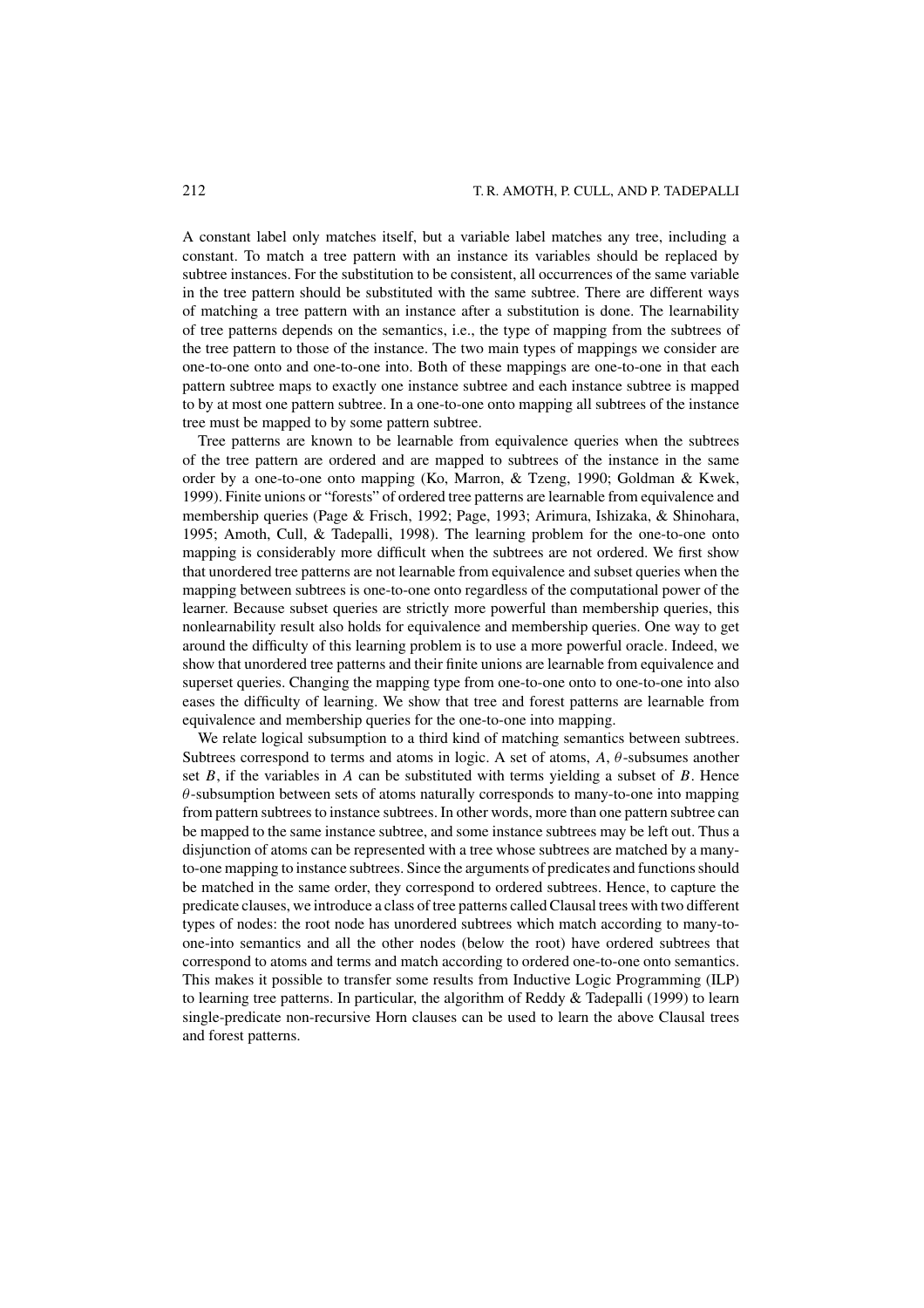The rest of the paper is organized as follows: Section 2 presents the formal definitions of various classes of tree patterns and outlines our learning framework. Section 3 shows that unordered tree patterns are not learnable from equivalence and subset queries for one-to-one onto semantics. Section 4 shows that unordered trees and forests are learnable from equivalence and superset queries for one-to-one onto semantics. Section 5 shows that unordered trees and forests are learnable from equivalence and membership queries for one-to-one into semantics. Section 6 shows the relationship of tree patterns to predicate clauses. Section 7 concludes the paper by summarizing the results, discussing their practical importance, and suggesting future work.

# **2. Formal preliminaries**

A *tree* has a root node and zero or more subtrees, each of which is a tree. All trees are *finite*. The root nodes of the immediate subtrees of any tree are the children of the root of the that tree. A node with no children is a *leaf*. A node with children is an *internal node* of the tree. A tree *t* with a root label  $L_0$  and subtrees  $t_1, \ldots, t_k$  may be written as  $L_0(t_1, \ldots, t_k)$ . If  $k = 0$ , it is simply written as  $L_0$ .

The internal nodes of all trees are constant labels chosen from a *infinite label alphabet*. A *tree instance* is a tree without any variables so all nodes including the leaves are constant labels from the label alphabet. A *tree pattern* is a tree that may have variables or constant labels at its leaf nodes.

A *substitution*  $\sigma$  is a set of pairs  $v_i/t_i$ , where  $v_i$  is a variable,  $t_i$  is a tree, and each variable  $v_i$  appears at most once in  $\sigma$ . In this case, we write  $t_i = v_i \sigma$ . If t is a tree pattern and  $\sigma$ is a substitution, the substituted tree pattern  $t\sigma$  is the tree pattern (or instance) obtained by replacing each occurrence of each variable  $v_i$  in *t* with  $v_i \sigma$ . Note that the above definition implies that a substitution always replaces the same variable with the same tree pattern.

The rules for how/when a tree pattern is matched to an instance are determined by the *match semantics*. All semantics allow constant labels to match themselves. But nodes with variable labels can match any tree instance. By convention, we use small letters at the end of the alphabet such as  $x$ ,  $y$ , and  $z$  to stand for variables, and uppercase letters at the beginning of the alphabet such as *A*, *B*, and *C* to stand for constant labels. We also introduce a special symbol ⊥ called "*bottom*" denoting a pattern that matches no tree instances, and hence represents an empty set. A tree pattern consisting of just a single variable matches the entire instance space. A tree pattern represents the set of all tree instances that match it according to a given matching semantics.

Every subtree in the tree pattern must correspond to some subtree in the tree instance. The different matching semantics are distinguished by how the subtrees of the tree pattern are allowed to correspond to the subtrees of a tree instance. Matching can be *ordered*, meaning the corresponding subtrees are in the same order in the pattern and instance or *unordered*, meaning the corresponding subtrees may be in any order. The target can be required to be a single tree or be allowed to be a union of trees—a *forest*. These specifications define four classes: ordered tree, ordered forest, unordered tree, and unordered forest.

The semantics are also classified according to the kind of mapping allowed between subtrees of corresponding trees. In a *many-to-one* mapping each pattern subtree maps to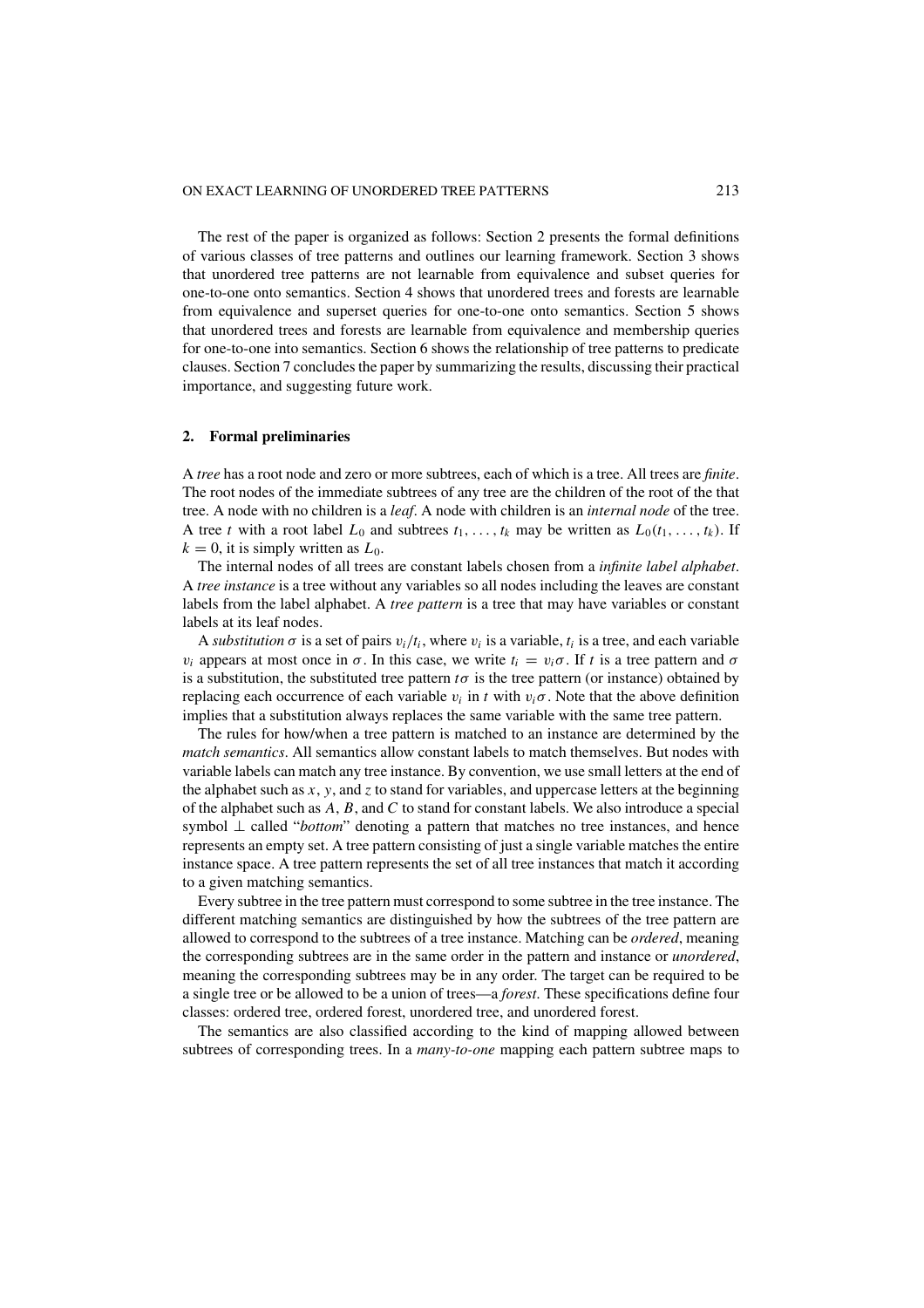exactly one instance subtree. This is true in *one-to-one* mappings as well, but it is also required that each instance subtree is mapped to by at most one pattern subtree. *One-to-one onto* or *bijective* mappings are further restricted by having every instance subtree mapped to by some pattern subtree. Neither of the into mappings has this restriction; *one-to-one into* semantics is also an *injective mapping*, and *many-to-one into* is an *unrestricted mapping*.

For ordered trees, we only consider one-to-one onto maps between subtrees, and define match as follows.

*Definition 1.* A tree pattern  $\gamma$  matches a tree instance *t* (by ordered one-to-one onto semantics) iff there is a substitution  $\sigma$  for variables in  $\gamma$  such that  $\gamma \sigma$  is identical to *t*.

For unordered trees, the definitions are more complicated and depend on how we define the mapping between the subtrees. We first define when a tree pattern maps to another (or a tree instance maps to another instance) without variable substitution.

*Definition 2.* A tree pattern or instance  $r = r_0(r_1 \dots r_k)$  maps to a tree pattern or instance  $s = s_0(s_1 \ldots s_l)$  according to semantics  $\Psi$  (one-to-one onto, one-to-one into, or many-to-one into) iff the following conditions hold: (1)  $r_0 = s_0$ , (2) there is a corresponding (one-to-one onto or one-to-one into or many-to-one into respectively) mapping  $\mu$  from  $\{r_1, \ldots, r_k\}$  to  $\{s_1, \ldots, s_l\}$  such that (3) the child subtree  $r_i$  recursively maps to some child subtree  $s_i$ according to semantics  $\Psi$ . (Where  $1 \le i \le k$  and  $1 \le j \le l$ .)

In this case, we write  $r_i \mu = s_i$  and  $r\mu = s$ , and call  $\mu$  a  $\Psi$ -consistent mapping.

Note that  $\mu$  can be viewed as a tree transformation or homomorphism. In the case of one-to-one onto maps,  $\mu$  simply permutes the subtrees at all levels. In the case of one-toone into maps, it permutes the subtrees as well as adds new subtrees at any level to get the instance tree. In the case of many-to-one into maps,  $\mu$  can identify several subtrees into one, permute the subtrees, and add new ones. The homomorphism  $\mu$  preserves edges (for each node  $r_f$  in  $r$ ,  $r_f\mu$  = some  $s_g$  in  $s$  and Parent( $r_f\mu$  = Parent( $s_g$ ), unless  $r_f$  is the root of *r*) and node labels (constant or variable;  $label(r_f) = label(s_g)$ ).

*Definition 3.* An unordered tree pattern  $\Gamma$  matches a tree instance (or pattern) *t* according to a given semantics  $\Psi$ , denoted by  $\Gamma \succ_{\Psi} t$ , iff there is a substitution  $\sigma$  for its variables so that  $\Gamma \sigma$  maps to *t* under  $\Psi$ . We omit the subscript  $\Psi$  when it is irrelevant or is clear from the context.

In figure 1, the tree pattern (a) matches instance (b) according to ordered one-to-one onto and all unordered semantics because the structure is basically the same and the identical subtrees *D*(*AC*) are matched by the identical *y* variables. For ordered matching, *E* and *F* must be substituted for  $x$  and  $w$ , respectively. Pattern (a) matches instance (c) according to any unordered semantics (one-to-one onto, one-to-one into, or many-to-one into) by swapping the two subtrees and permuting the subtree with 3 children. Again, *D*(*AC*) is substituted for *y* but in this match,  $E$  and  $F$  can be substituted for  $x$  and  $w$  in either order. The pattern (a) matches instance (d) using into (many- or one-) semantics. But this instance is not matched using one-to-one onto semantics because of the extra leaf *C* under the left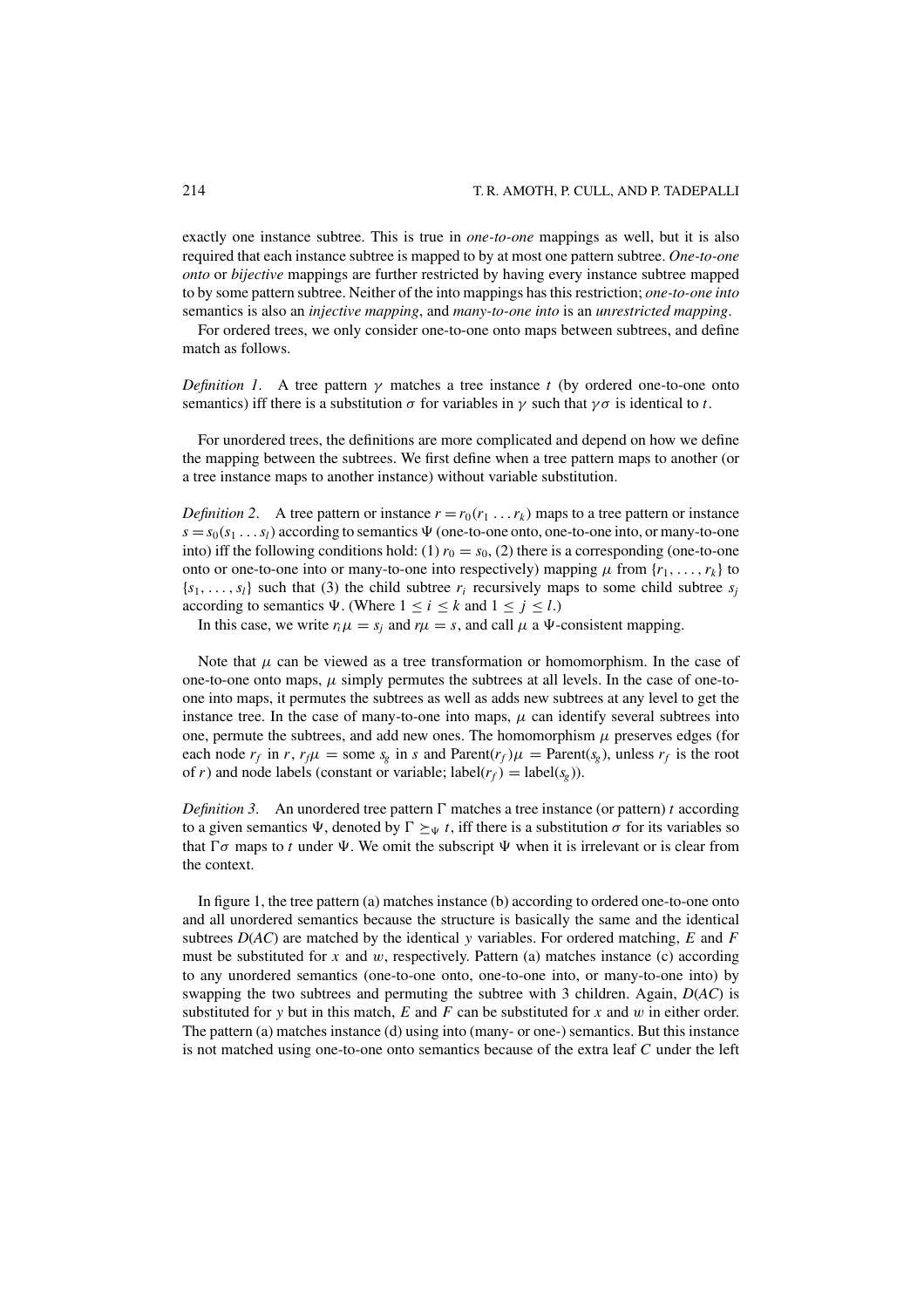

*Figure 1*. Match semantics example.

subtree as well as the two nodes labeled *D* having a different number of children. For either into semantics, an appropriate substitution is  $\{z/B, y/D, x/E, w/F\}$  (note that the *y*'s can match both *D* and *D*(*AC*)). Tree pattern (a) does not match instance (e) by one-to-one onto/into semantics because the number of children differ and there is no pair of identical subtree heads for the identical variables (*y*) to match. This match does work for many-toone into semantics by making both pattern subtrees match the same instance subtree (which could be either the right or left subtree) by making two variables match the same instance child. One of numerous possible substitutions is {*y*/*B*, *z*/*B*, *x*/*D*, *w*/*B*}. With many-to-one into semantics, the tree pattern would match any instance having root *R* with at least one subtree headed by *A* which in turn has at least one child, i.e.,  $R(A \text{ (any label } \dots) \dots)$ . Tree (f) is not matched for any semantics including many-to-one into because there is no *A* below the root to match. Any instance with only the root with one level of children would also not be matched. $<sup>1</sup>$ </sup>

A tree pattern *represents* (according to a semantics  $\Psi$ ) the set of tree instances that it matches (with  $\Psi$ ). Hence we say that these instances are *in* the pattern. The instances that are in a given pattern are called its *positive examples*, and the instances that are not in a given pattern are its *negative examples*.

*Definition 4.*  $L_{\Psi}(P)$  is the set of instances matched by tree pattern P with semantics  $\Psi$ (i.e., the language represented by  $P$  with  $\Psi$ ).

The notation  $L(P)$  without the  $\Psi$  will be used when it is clear from the context what semantics is being used.

We treat substitutions and mappings as left associative.

*Definition 5*. The composition of two substitutions,  $\sigma_1 = \{x_1/s_1, \ldots, x_n/s_n\}$  and  $\sigma_2 =$  $\{y_1/t_1, \ldots, y_m/t_m\}$  is  $\sigma_1 \circ \sigma_2 = \{x_1/s_1\sigma_2, \ldots, x_n/s_n\sigma_2\} \bigcup \{y_i/t_i | y_i \notin \{x_1, \ldots, x_n\}\}.$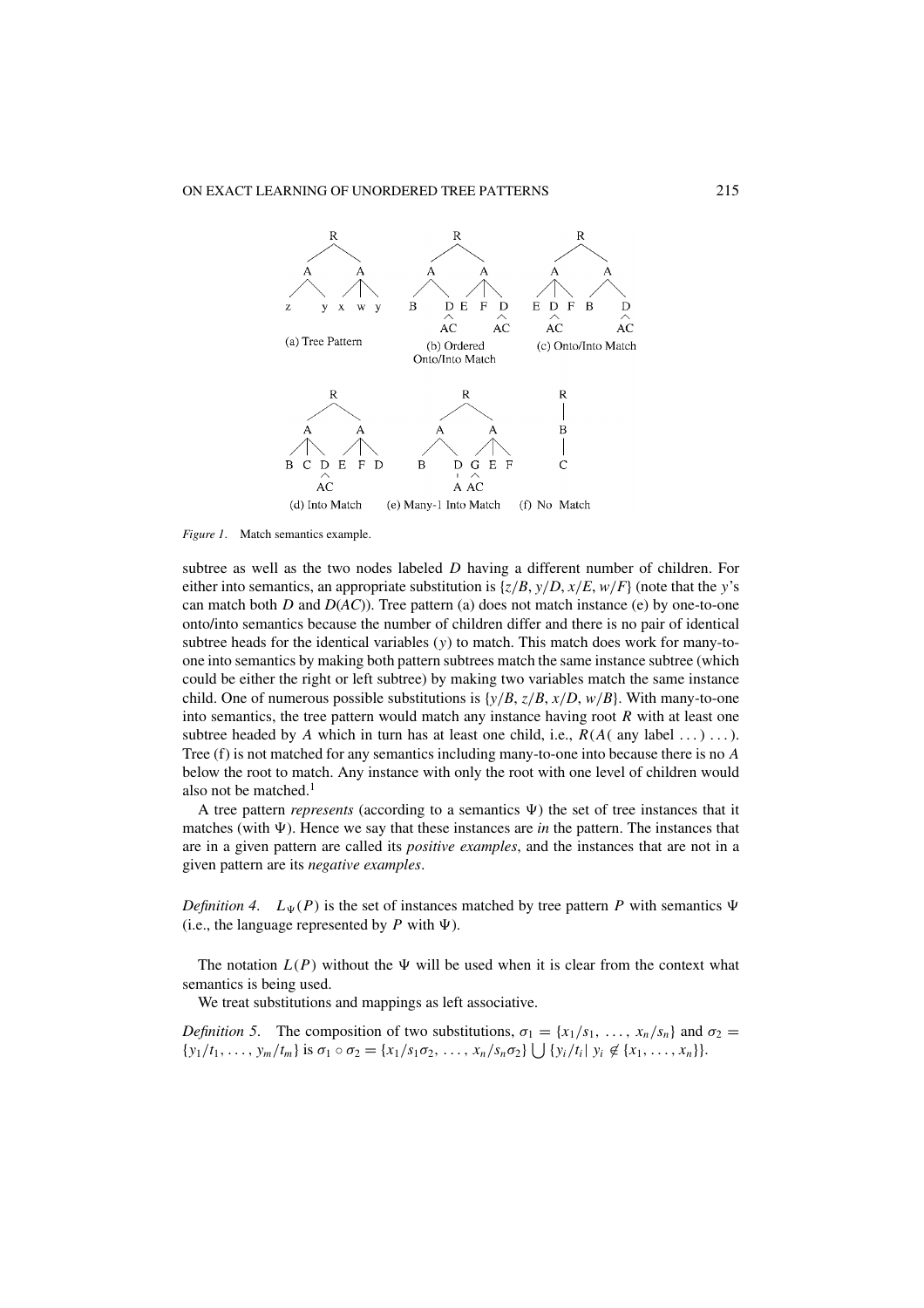The proofs of the following lemmas and other missing proofs are in the appendix.

**Lemma 1.** *For any tree pattern p*,  $(p\sigma_1)\sigma_2 = p(\sigma_1 \circ \sigma_2)$ *.* 

**Lemma 2.** *The composition of two*  $\Psi$ -consistent mappings is a  $\Psi$ -consistent mapping.

**Lemma 3.** *For every pattern P, substitution*  $\sigma$ *, and*  $\Psi$ -consistent mapping  $\mu$  there exists  $a \Psi$ -consistent mapping  $\mu'$  such that  $P\mu\sigma = P\sigma\mu'.$ 

**Lemma 4.** *If*  $P \succeq Q$  *and*  $Q \succeq R$ *, then*  $P \succeq R$ *.* 

**Theorem 5.** Let P and Q be two tree patterns. Then  $L(P) \supseteq L(Q)$  with semantics  $\Psi$  iff *P* matches  $Q(P \succeq_{\Psi} Q)$  with  $\Psi$ .

**Proof : if:** For any tree instance  $I \in L(Q)$ ,  $Q \succeq I$ . This fact and  $P \succeq Q$  implies  $P \succeq I$ by Lemma 4, and  $L \in L(P)$ . Hence  $L(P) \subseteq L(Q)$ .

**only if:** Given  $L(P) \subseteq L(Q)$ . Since the alphabet of constant lables is infinite, we can choose an instance  $I \in L(O)$  with each variable in *Q* replaced with a constant label not appearing in either *P* or *Q*. Then for some  $\sigma$ ,  $Q\sigma = I$  with  $\sigma$  being a very simple substitution which replaces each variable with a constant. Since these constants appear nowhere else in these trees, there is an inverse substitution  $\sigma^{-1}$  which substitutes variables for constants (in a one-to-one onto fashion) such that  $I\sigma^{-1} = Q$ . Similarly  $I \in L(P)$  implies  $P\sigma'\mu' = I$ for some  $\sigma'$  and  $\mu'$ . Therefore  $P\sigma'\mu'\sigma^{-1} = Q$ . By Lemma 3, there is a mapping  $\mu''$  so  $P\sigma'\sigma^{-1}\mu'' = P(\sigma'\circ\sigma^{-1})\mu'' = Q$ . Hence,  $P \ge Q$ .

We now formally define the exact learning framework of Angluin that we will be using in this paper (Angluin, 1988). We consider a universe of instances  $\mathcal I$  that we call the *instance space*.

- $-$  An equivalence query  $EQ(h)$  asks if a hypothesis *h* chosen from the given hypothesis space  $H$  is equivalent to the target, i.e., represents the same set of instances as the target. The query is answered 'yes' if they are equivalent and answered with a counterexample otherwise. The counterexample may be in *h* and not in the target or vice versa.
- A subset query *SQ*(*h*) asks if the hypothesis  $h \in H$  represents a subset of the instances in the target. The query is answered 'yes' if it represents a subset and 'no' otherwise.
- A superset query *SupQ*(*h*) asks if the hypothesis *h* ∈ H represents a superset of the instances in the target. The query is answered 'yes' if it represents a superset and 'no' otherwise.
- $-$  A superset query with a counterexample,  $\text{Sup}Q_C(h)$ , behaves like  $\text{Sup}Q(h)$  but also returns a counterexample when the answer is 'no'.
- A membership query  $MQ(x)$  asks if the input instance  $x \in \mathcal{I}$  is a member of the target set of instances. The query is answered 'yes' if it is a member and 'no' otherwise.

We are now ready to define the exact learning framework of Angluin that uses a set of query oracles Q (Angluin, 1988).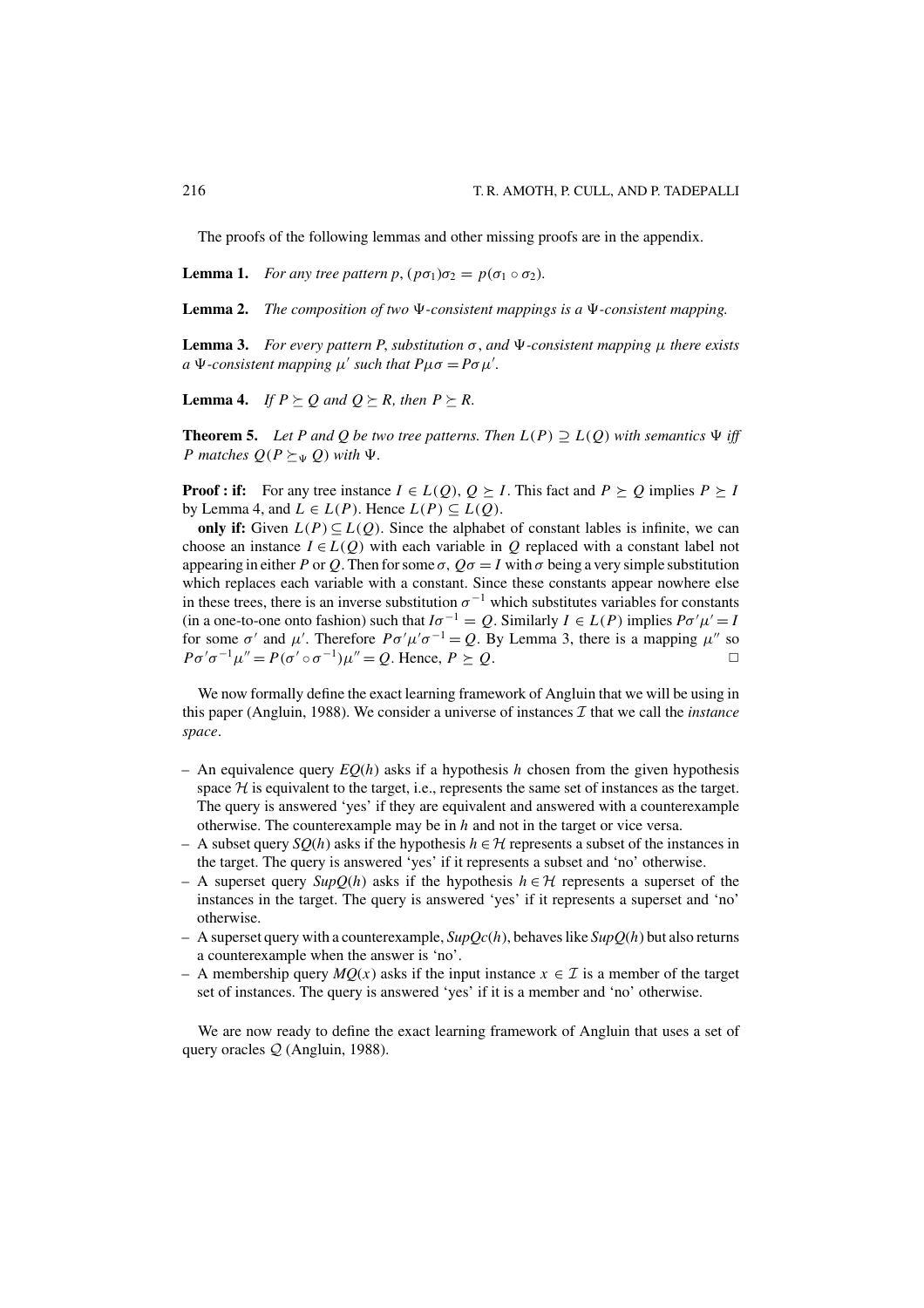*Definition 6.* A concept class  $H$  is exactly learnable with the help of a set of queries  $Q$ if there is a learning algorithm  $A$  and a polynomial  $p$  which meet the following conditions. Given any possible (target) hypothesis *T* in  $H$ ,  $A$  always finds a hypothesis which represents exactly the same set of instances in a number of queries and time bounded by  $O(p(f, \text{size}(T)))$  using (only) the queries in  $Q$ , where  $f$  is the maximum size of any counterexample returned by the query oracles.

The exact learning framework is stronger (more restrictive) than the Probably Approximately Correct (PAC) model of Valiant (1984) that requires that the examples are chosen using a fixed but unknown distribution. In the PAC learning model, the learner merely needs to learn a concept with approximates the target. In exact learning, the learner is required to learn the concept exactly, even though the teacher may choose the examples arbitrarily, It is known that if a concept class is exactly learnable in Angluin's framework from the EQ oracle, then it is PAC-learnable from examples (Angluin, 1988). Similarly, any positive results on learning with EQ and MQ transfer to PAC learning with MQ, and positive results on exact learning with EQ and SupQ transfer to PAC learning with SupQ.

To prove that various learning algorithms work on polynomial time, there is a need to show that not too many potential tree patterns are created compared to size of the target. Often this is easy to show if the concept class is *compact* in the sense that if a union of concepts covers a tree pattern, then one of the concepts in the union covers it.

*Definition 7.* A concept class C is compact iff for any Z and  $V_1, \ldots, V_n \in C$ ,  $\bigcup_{i=1}^n L(V_i) \supseteq$  $L(\mathcal{Z})$  ⇒  $\exists i L(\mathcal{V}_i) \supseteq L(\mathcal{Z})$ .

Trees are compact for all matching semantics:

**Lemma 6.** *The classes of* (*Ordered or*) *Unordered tree patterns* (*UT*) *with one-to-one onto*, *one-to-one into*, *and many-to-one into semantics are compact.*

Unfortunately, the matching problem is computationally hard for either onto or into semantics.

**Lemma 7.** *The problem of deciding whether an unordered tree pattern with repeated variables matches a tree instance with either onto or into semantics is NP-Complete* (*by reduction from CLIQUE*)*.*

#### **3. Nonlearnability of unordered onto-semantics**

Ordered trees and forests have been shown to be learnable from equivalence and membership queries. In this section, we show that the unordered trees and unordered forests (with one-to-one onto semantics) are not learnable with these queries. The proof is based on a combinatorial argument that does not depend on any cryptography or complexity theoretic assumptions.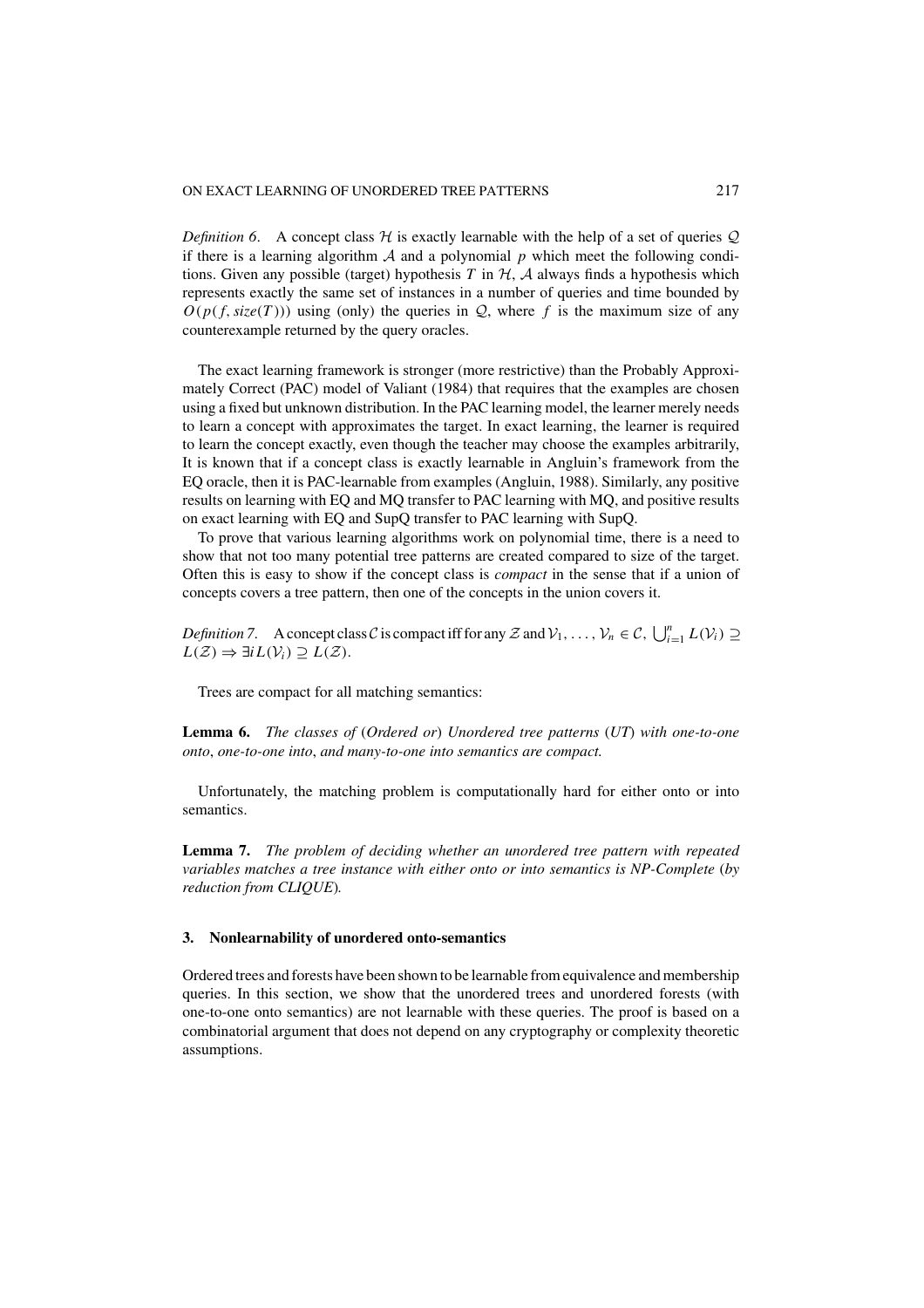#### *3.1. Unordered onto-trees are not EQ and SQ learnable*

In this section, we show that unordered tree patterns for one-to-one onto matching semantics are not learnable with polynomially many queries regardless of the computational power of the learner. For this, we introduce a matrix notation for compactly representing trees.

A 3-matrix is a 3 × *n* array of natural numbers. Two 3-matrices are *equivalent* if one can be changed into the other by permutations of the rows and columns. Two non-equivalent 3-matrices are called *distinct*.

A 2-matrix is a 2 × *n* array of natural numbers. A 3-matrix is *consistent* with a 2-matrix if there are permutations of the columns of the 3-matrix so that one row of the 3-matrix is identical to one row of the 2-matrix and the sum of the other two rows of the 3-matrix is identical to the other row of the 2-matrix.

For example, the 3-matrix (a) in figure 2 is consistent with the 2-matrix (b). This is because permuting the last two columns and adding the bottom two rows of the 3-matrix gives the rows 5 4 2 and 0 1 3 which are the rows of the 2-matrix. One necessary (but not sufficient) condition for consistency is that the row totals of one matrix can be produced by adding a subset of the row totals for a matrix it is consistent with. Matrix (a) is not consistent with (c) because its row totals of 4, 10, and 1 can't be combined to produce 3 and 12 for (c).

For our purposes, we want to show that there can be a large number of distinct 3-matrices which are consistent with a given pair of 2-matrices.

**Lemma 8.** *There are n*! *distinct* 3*-matrices which are consistent with the pair of* 2*-matrices:*

0 *n* 2*n* ... (*n* − 1)*n c c* − *n c* − 2*n* ... *c* − (*n* − 1)*n*

*and*

$$
\begin{array}{cccccc}\nc & c-1 & c-2 & \dots & c-(n-1) \\
0 & 1 & 2 & \dots & n-1\n\end{array}
$$

*where*  $c > n^2 - 1$ *.* 

We now use this lemma to show that unordered trees are not polynomial time learnable from equivalence and subset queries. The idea is that a matrix corresponds to a tree pattern with 3 levels and consistency of matrices corresponds to matching of trees. The top of the

| 031             | 5 4 2 | 012      |
|-----------------|-------|----------|
| 523             | 013   | 543      |
| $0\;0\;1$       |       |          |
| (a)             | (b)   | (c)      |
| ${\rm Pattern}$ | Match | No Match |

*Figure 2*. Matrix representation of tree matching.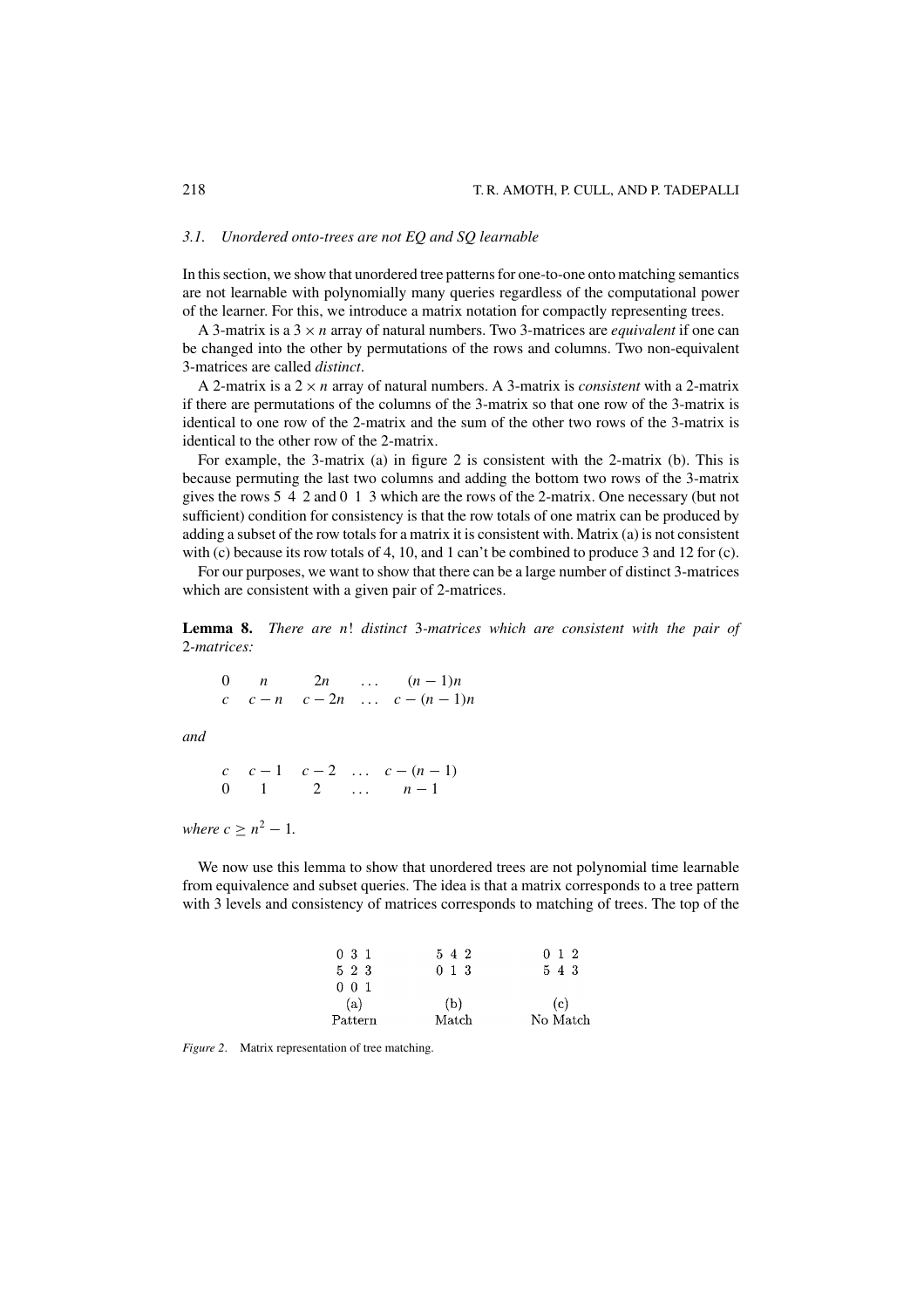

*Figure 3.* Sample UT target with  $n = 3$  subtrees.

tree is a root with label, say *R*, and the second level has *n* nodes each with the same label, say *A*1. A 3-matrix corresponds to a tree pattern with 3 distinct variables and each column of the matrix corresponds to a subtree. Each subtree rooted at one of these nodes labeled *A*<sup>1</sup> has some number of each of 3 variables, say *x* and *y* and *z*. The top element in each column is the number of  $x$ 's in that subtree, the second element in each column is the number of *y*'s in that subtree, and the bottom element is the number of *z*'s. See figure 3 for a tree pattern with  $n = 3$  subtrees, which corresponds to the matrix,  $\frac{3006}{012}$ . For a specified value of *n*, let  $T$ , be the set of potential 3-variable targets formed by converting the *n*! 3-matrices of Lemma 8 to tree patterns. A 2-matrix corresponds to an unordered tree with 2 distinct constant leaves and can be produced from a tree pattern by substituting one variable with a constant such as *B* and the other two variables with a constant *C*.

We can now show the unlearnability theorem.

**Theorem 9.** *Unordered trees* (*UT*) *under one-to-one onto semantics are not polynomialtime learnable from equivalence and subset queries.*

**Proof:** Let  $H$  (the set of targets consistent with the oracle answers and examples received so far) be initialized to  $\mathcal T$ . The argument of EQ must be a single tree (pattern), so the most useful examples that the learner can force EQ to yield are trees corresponding to two 2-matrices. If the learner tries to obtain any more examples by converting constant leaves in one of these examples to variables and calling EQ, the oracle returns the other example. Since all the targets in  $\mathcal T$  are consistent with/match these two examples, they do not eliminate any hypothesis.

If the learner guesses any consistent 3-variable tree pattern and calls EQ, the oracle responds *NO* and returns the guessed 3-variable tree pattern with each of the 3 variables assigned a different constant as a negative counterexample (and eliminate that pattern from  $H$ ). (None of the types of guesses below eliminates any targets from  $H$ .) Guesses inconsistent with the examples are handled by answering *NO* and returning one of the examples. Guesses with more than 3 variables are responded to in a similar fashion. For EQ queries with 1- or 2-variable guesses, answer *NO* and give one of the two examples. The SQ oracle behaves similarly. Each query eliminates at most one target from  $H$ , so in the worst case  $n! - 1$ guesses are needed.

This result can also be proven using Angluin's "sunflower" lemma—Lemma 2 of Angluin (1988)—although it does not simplify the proof.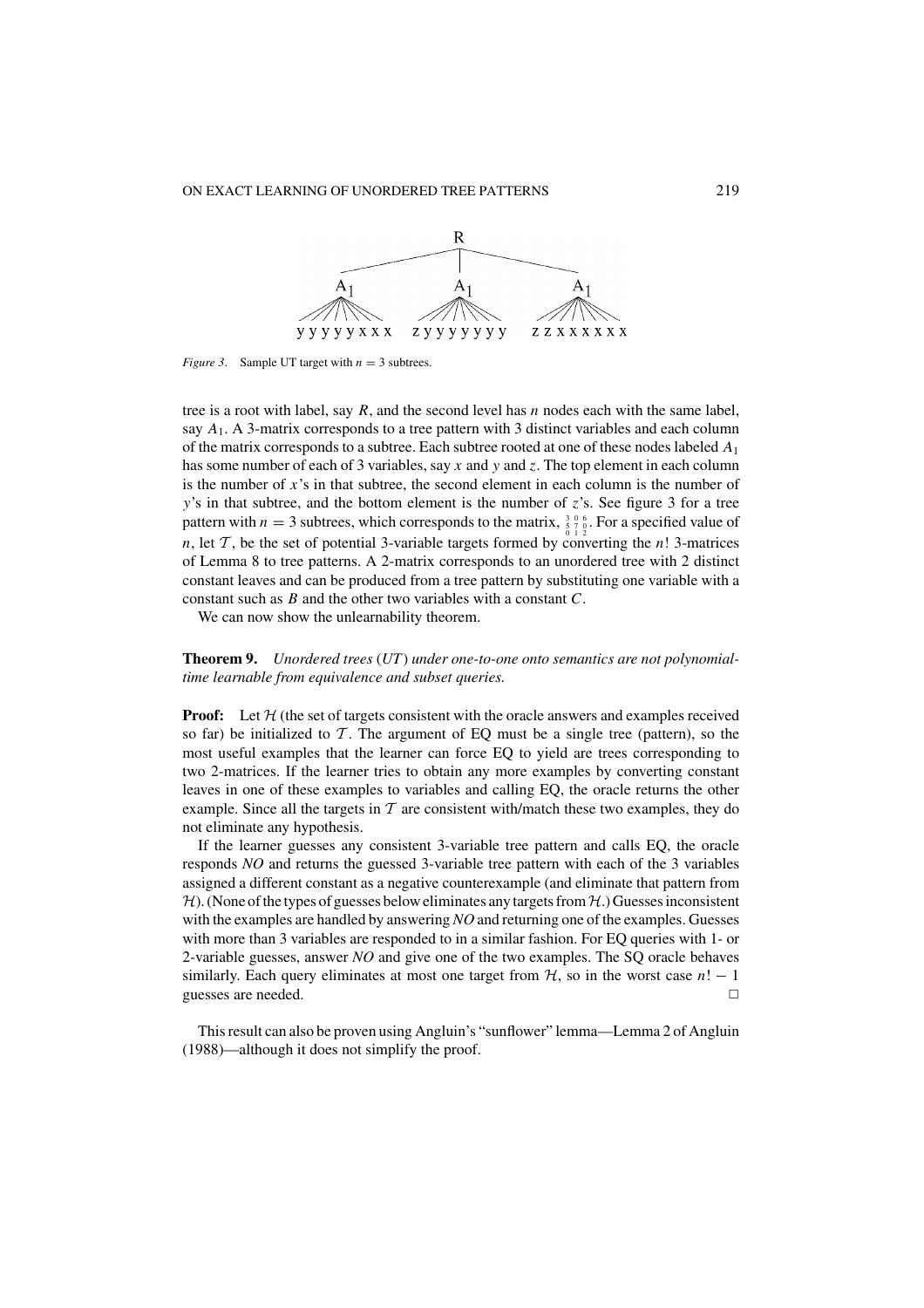#### *3.2. Unordered onto-forests are not EQ and SQ learnable*

The proof for unordered tree nonlearnability does not directly apply to forests, when the target space is  $T$  in the previous section. Since the hypothesis can then consist of forests, the learner could call EQ with a forest of two trees and thereby obtain a third example. giving away the target. In fact, any fixed number of target variables is insufficient to prove UF is not learnable because the learner could force EQ to effectively yield all possible (exponentially many) ways of partitioning the set of target variables. These approaches to learning the target must be blocked by the availability of exponentially many examples.

The following subclass of UF will make it possible to have an exponentially large set of examples. Define  $\mathcal T$ , to be the set of 3-level tree patterns (not forests) each containing several (independent) sets of subtrees we call "blocks". Each block is of the form used in the UT nonlearnability proof with 3 variables, and *n* subtrees, each with  $n^2 - 1$  children (as in figure 3 for  $n = 3$ ). All blocks/subtrees share a common root. Make the number of blocks in each potential target tree also be *n*, for a total of  $n^2$  subtrees, and 3*n* variables. Figure 4 shows a sample UF target for  $n = 3$ . The subtrees in the first block are identical to those used in a target for the UT proof (figure 3), and the other blocks are the same except for using different sets of 3 variables. As in the UT version, each block is derived by combining one example with a permuted version of a second example. In each UF target, the same permutation of the subtrees in the second example is used to generate all blocks. Each block will be consistent with the subtrees of 2 *2-constant examples* (examples using 2 distinct constants in the leaves of each block) having the same form as in the UT proof and will be independent of all other blocks in the same tree since each block was a distinct set of variables. Every target in  $T$  will therefore match every example in a set of  $2^n$  2-constant examples.

These blocks will be distinguished by using a different root label for the subtrees in each block, so the first block uses label  $A_1$ , and the second block could use label  $A_2$ , etc. Matching ambiguity between these blocks will then be eliminated, but the learning problem is still difficult due to the choice of matching of subtrees within each block. Any permutation within each of these groups of subtrees is still allowed for matching.

As in the UT proof, each block of the target is one of *n*! possible choices which are consistent with the two example blocks. All blocks in each target are the same (employ the same permutation) except for variable renaming. Hence  $T$  has  $n!$  targets by the same argument as for the UT proof. The strategy of the UF nonlearnability proof will be to use  $T$ 



*Figure 4.* Sample UF target for  $n = 3$ .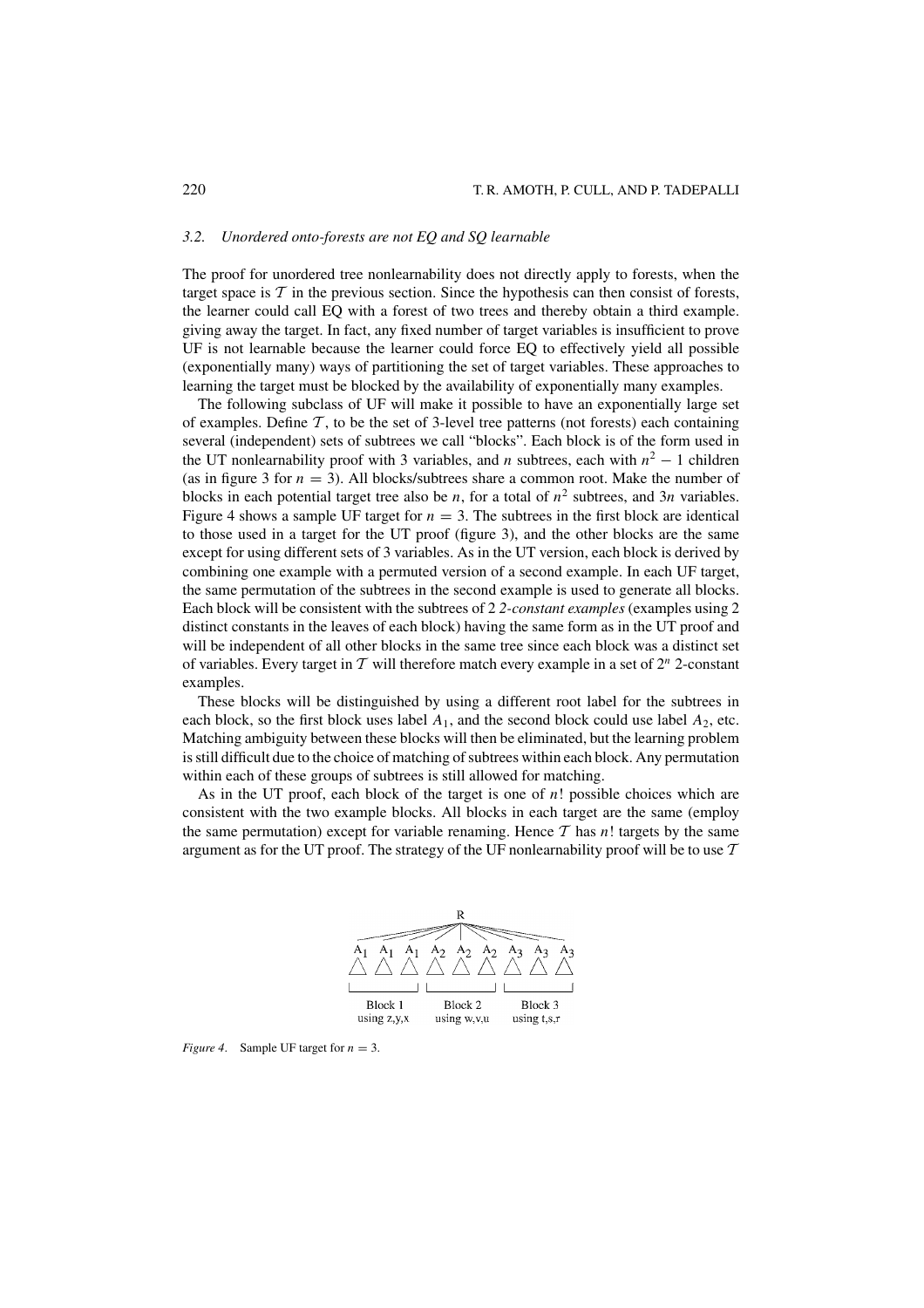as the adversary's set of potential targets, so up to  $2<sup>n</sup>$  counterexamples would be returned by EQ while SQ could eliminate at most one of *n*! targets in T .

Suppose a query with a 3-variable block is made. The query will be a subset of the target iff that block of 3 variables in the query is a subset of the corresponding block in the target. Each query with a 3-variable block will therefore be a subset of at most one target in the chosen set of targets.

**Theorem 10.** *UF with one-to-one onto semantics is not learnable with equivalence and subset queries.*

**Proof:** Let  $H$  be initialized to  $T$ . The following invariants are preserved: (1)  $H$  represents the set of targets in T consistent with all the queries answered so far, i.e., the *version space*, (2)  $H$  is nonempty for any polynomial number of arbitrary queries.

The adversary will respond to a subset (or equivalence) query with an argument having at least one 3-variable block with the answer *no*. (A counterexample will be returned by choosing a simple 3-variable block and turning each variable into a constant.) At most one target in  $H$  will be eliminated because that 3-variable block can be a subset of only one target by the argument in the UT-nonlearnability proof.

Query arguments without any 3-variable blocks but which match the 2-constant examples give the following results. Each block in the argument will be matched by all *n*! target blocks by the argument in the UT proof. The argument tree is matched by all targets in  $H$  and therefore does not eliminate any of the targets in  $H$ . SO will return *yes*. EQ with a forest hypothesis still cannot cover all 2*<sup>n</sup>* 2-constant examples without having an argument of exponential size, so a new 2-constant example can always be returned as a positive counterexample.

Since the original size of  $H$  is *n*! and at most one target is eliminated from  $H$  by each query,  $H$  is not exhausted by any polynomial number of queries, and UF is not (polynomial query) learnable.

# **Corollary 11.** *UT and UF with one-to-one onto semantics are not learnable with equivalence and membership queries* (*SQ trivially simulates MQ*)*.*

The nonlearnability proofs of the UT and UF classes can also be viewed as showing that these classes do not have *polynomial certificates* (see Definition 4.1 of Hellerstein et al. (1996)) and are therefore not learnable by the contrapositive of Hellerstein, et al.'s Theorem 4.1.2. Polynomial certificates are a general, abstract criteria characterizing those concept classes which can be exactly learned with a polynomial number of queries.

When there are no repeated variables, unordered forests are easy to learn with with eqivalnce and either subset or membership queries by independently pruning different parts of the tree pattern. We call this class  $\mu$ -UF in analogy to  $\mu$ -formulas of propositional logic.

**Theorem 12** (Amoth, Cull, & Tadepalli, 1998)**.** µ*-UF* (*UF without repeated variables*) *is learnable from EQ and SQ.*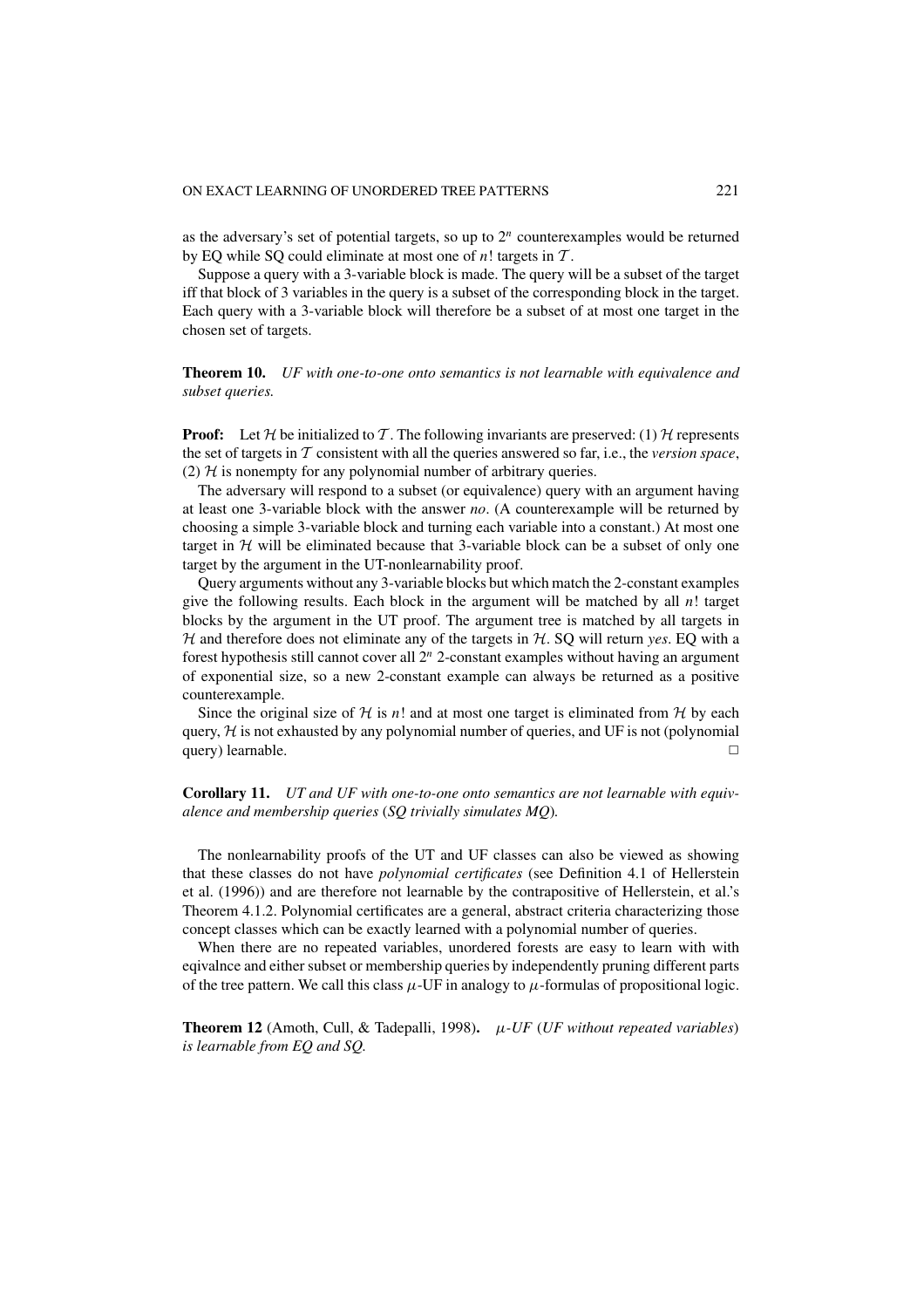#### **4. Learning onto trees with superset queries**

One way to circumvent the nonlearnability of unordered trees is to use more powerful queries. This section describes algorithms for learning unordered trees and forests (with one-to-one onto semantics) using superset queries (SupQ, or SupQc with counterexamples).

## *4.1. Unordered trees*

The unordered tree learning algorithm (figure 5) uses a single training example as a template for forming the hypothesis tree pattern starting from the most general hypothesis (a single variable). The hypothesis tree pattern is refined in two stages. In the first stage, the **grow-tree** routine incrementally refines the hypothesis tree by adding subtree branches to the hypothesis as dictated by the example tree instance, while the result is accepted by SupQ. All the variables in the hypothesis are distinct during this stage. The routine recurses down the example tree by calling itself with each pair of corresponding children in the example and the pattern being formed. For example, in Figure 6, the training example (b) is generated for the target tree  $(a)$ . The algorithm then forms a series of hypothesis trees  $(c)$ 

> % grow-tree grows the hypothesis tree until it is identical % to the target except for variable names.  $\% s$  is the hypothesis subtree.  $\%$  p is the example subtree, initialized to an example tree instance.  $\%$  h is the hypothesis (global), initialized to the % universal hypothesis (a single variable). procedure grow-tree  $(s, p)$ : If  $p$  has at least one child then Expand s to include the top level of tree  $p$  with a new variable for each child. if  $\text{SupQ}(h)$ then for  $i = 1$  to number of children of p Call grow-tree(subtree  $s_i$  of  $s$ , subtree  $p_i$  of  $p$ ) else restore  $s$  to a single variable else store constant label from  $p$  in  $s$ if not  $\text{SupQ}(h)$ then restore  $s$  to a single variable procedure fuse-vars  $(h)$ : % finds variables identical for each pair of variables in  $h \propto \infty$  in the target make the second one identical to the first if  $\text{SupQ}(h)$ then make the change permanent else undo the change

*Figure 5*. SupQ-based algorithm for UT.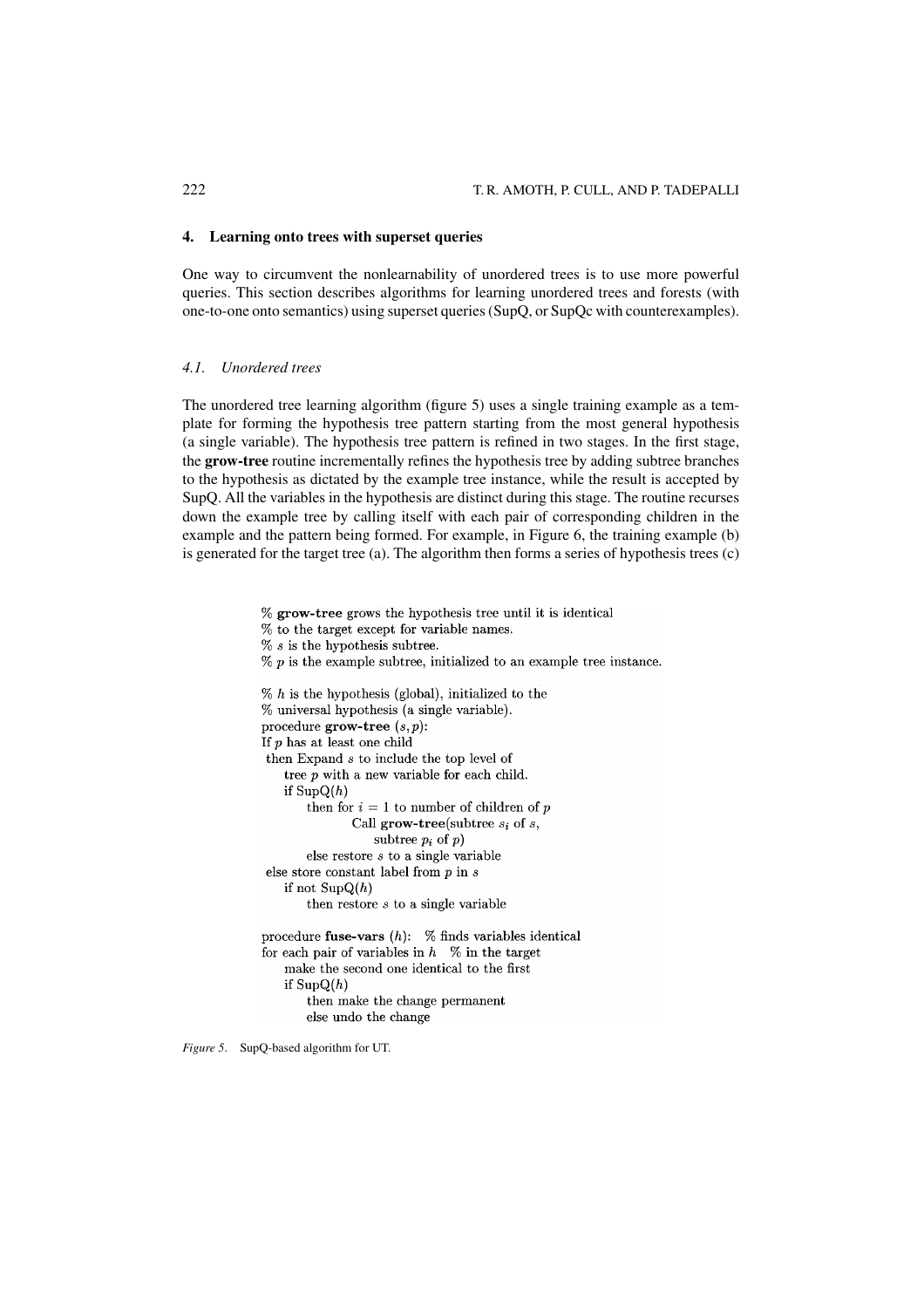

*Figure 6*. UT learning example.

by successively specializing its current hypothesis. A tree is first formed by copying the top level of the example and making each child be a distinct variable. Then subtrees are formed and specialized, and those specializations which are accepted by SupQ are kept. The result is the last tree in (c).

The following key lemma licenses specializing each part of such hypothesis tree pattern independently of other parts by **grow-tree**.

**Lemma 13.** Let  $h = h_0(h_1, \ldots, h_n)$  be a hypothesis tree pattern with no repeated vari*ables. Let*  $t = t_0(t_1, \ldots, t_n)$  *be a target tree pattern. Then*  $L(h) \supseteq L(t)$  *iff*  $h_0 = t_0$  *and there is a* one-to-one onto mapping  $\mu^*$  *from*  $\{h_1, \ldots, h_n\}$  *to*  $\{t_1, \ldots, t_n\}$ *, such that*  $L(h_i) \supseteq L(h_i \mu^*)$ *.* 

When the **grow-tree** routine terminates, it will have found the most specific tree pattern that covers the target and has all variables different. The second stage, **fuse-vars**, determines which variables should be identical. In the example, the algorithm makes one variable to be the same as the other, the result is accepted by SupQ, and is equivalent to the target. In general, the algorithm works by fusing each pair of variables and asking a SupQ on the result. If the result is accepted by SupQ, the change is retained, otherwise it is undone (see figure 5). Any such identification of variables, once accepted by SupQ, need not be undone, as shown by the following theorem.

**Theorem 14.** *An unordered tree with repeated variables is learnable using SupQ and one-to-one onto semantics from a single arbitrary positive example.*

#### *4.2. Learning unordered forests*

In this section, we briefly sketch the algorithm that learns unordered forests using equivalence and superset queries (both with counterexamples). As in the UT learning algorithm, the hypothesis is repeatedly specialized until it matches the target.

The biggest problem facing the algorithm is that matching a counterexample to the hypothesis trees is too hard (Theorem 7). The algorithm therefore goes to extraordinary lengths to avoid the need for matching. A second problem is that the SupQc oracle will not give useful guidance when a tree is specialized (or "split" into several more specific trees) so the hypothesis is not close to covering the target, until additional specialized trees are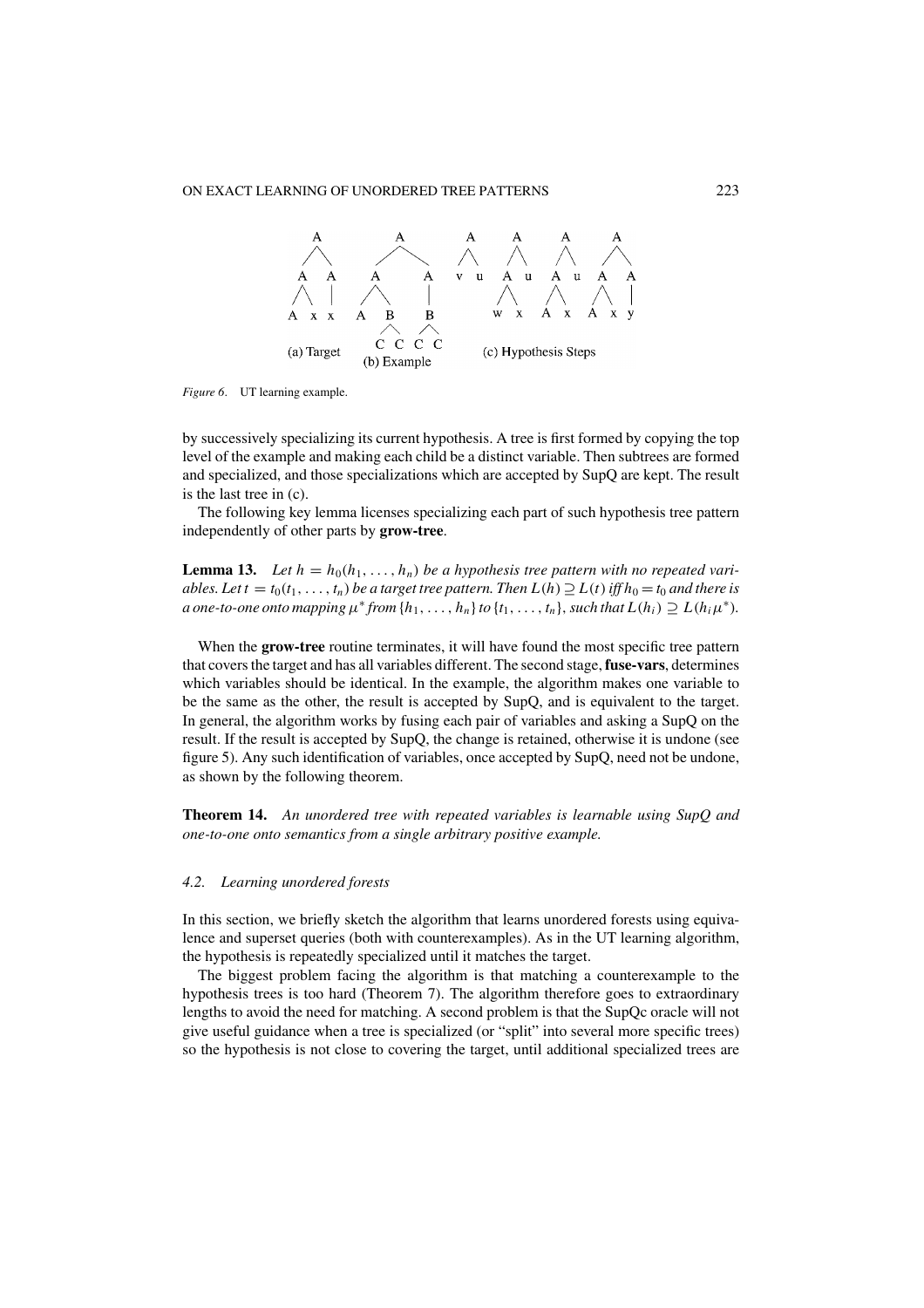added. Further, the learner doesn't know beforehand how many trees are in the target, so there is no way for it to know how many specialized trees would be needed for some tree split to be successful.

The algorithm therefore faces a double difficulty. It doesn't know which tree (or even node) is too general when a negative counterexample is returned. Even if it could guess which tree/node to specialize, several new trees could be needed before that fact could be verified. All choices for specializing the trees by just one level must be tried in a breadth-first fashion until a specialization which works is found.

The first stage of the algorithm determines which 1-level trees are needed to cover the target. The algorithm starts with the universal hypothesis—a single variable. This hypothesis tree is then "split" into several more specialized 1-level trees (with variables as first-level children) using counterexamples supplied by SupQc until the target is covered.

For example, let the target concept be as shown in figure 7(a). Then SupQc is called to obtain examples to create the most general cover of the target other than just a single variable (b). To obtain this result, each example is effectively truncated by replacing the first-level children with variables. There is one tree pattern for each root-label/number-of-children combination which occurs in the target (notice that the target has 3 trees but (b) has only two). This result therefore completes the learning of the top level of the target. The resulting hypothesis trees are then specialized as much as possible while making the hypothesis still represent a superset of the target (c). These steps are relatively simple because it is always clear which hypothesis tree covers any given example.

Next, the main specialization loop is entered to specialize the trees to the second level. In these later stages which learn deeper levels of the tree, a breadth-first approach must be used to try specialization on all trees in the hypothesis forest. Breadth-first specialization must also be attempted on all parts of each tree pattern in the hypothesis. The example and hypothesis trees are unordered which creates a problem in deciding which parts of



*Figure 7.* EQ + SupQc UF example.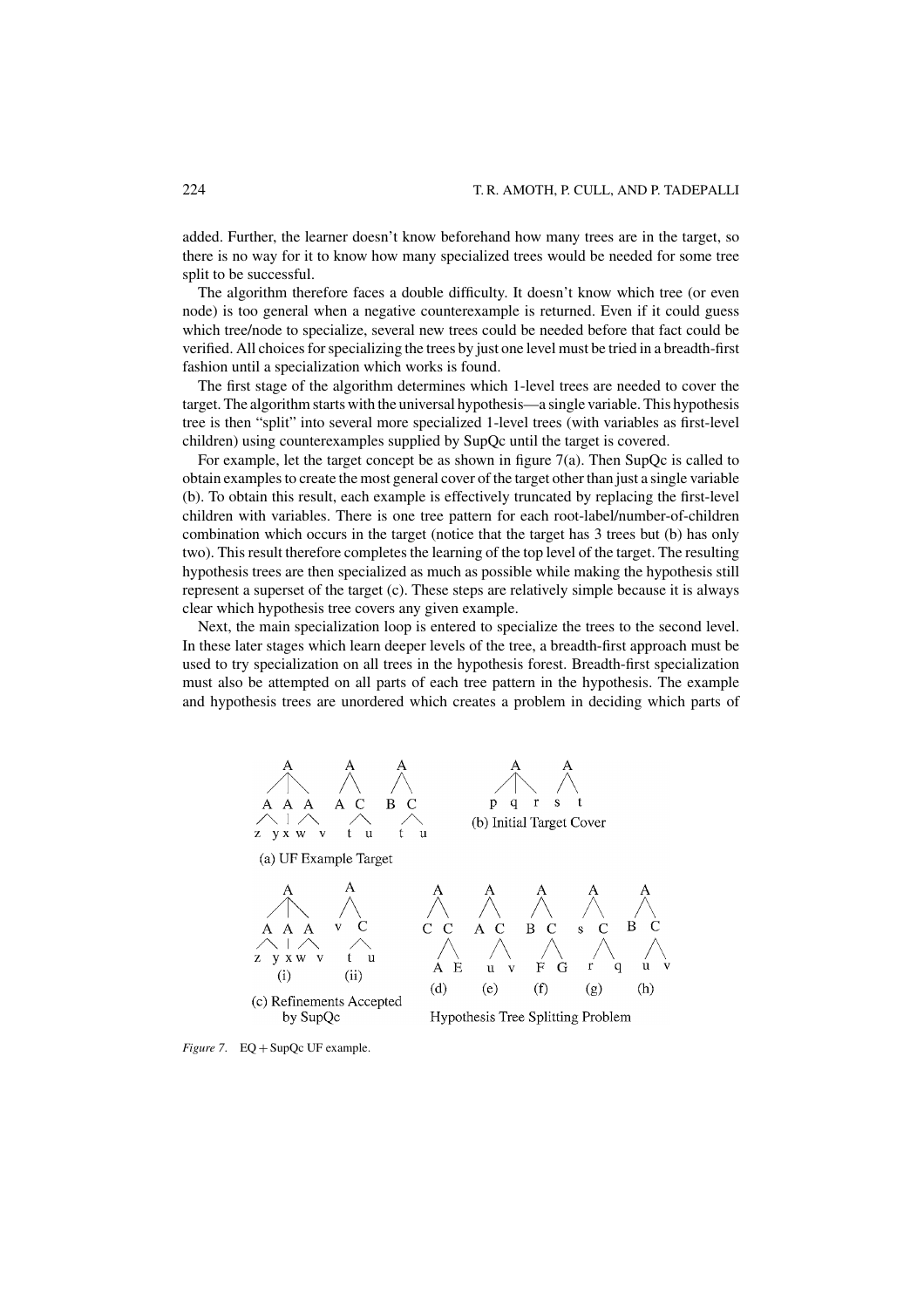the hypothesis trees correspond to the parts of the counterexample returned. This difficulty creates an obstacle for the entire specialization process. The following sequence is used for each attempt to specialize a particular tree pattern. The algorithm tries one of the possible ways to specialize that pattern  $p$ , then calls EQ to get a positive counterexample. That example is generalized until the entire hypothesis including the generalized example, but excluding the tree *p* again covers the target. This approach determines how to specialize *p* without knowing how its subtrees correspond to those of the example. The algorithm then backs up one step to make the new example more specialized than the pattern *p*.

Figure 7 also shows a target (a) in which two of the tree patterns are identical except for the constant in the left child. A single hypothesis tree of this same form with just a single constant in that leaf would be too specific and a variable in that position would be too general; the learner must discover that two (or more) separate tree patterns are needed to cover the target without being overgeneral. We call this difficulty the hypothesis tree splitting problem. The problem also occurs when a hypothesis tree has to be split into two or more trees with differing numbers of children in the affected subtree.

Tree (d) is a negative counterexample for the 2-level hypothesis (c) in that figure. The difficulty is that (d) has the same structure as two of the hypothesis trees in (a)—which are identical except for the constant leaves *A* and *B*. The algorithm has to specialize that child, but a single hypothesis tree is insufficient because two values are allowed for that constant. All specializations of the tree patterns in (c)—as guided by example from which these trees were originally derived—are tried breadth-first. Then the specialization which eventually leads to success is of the left subtree of tree (ii) in (c). Assume the example had an *A* as the left child. Specialization therefore produces (e). EQ is then called with the hypothesis forest containing only (e) and the first tree in (c). The positive counterexample (f) is returned by EQ.

The example will now be put through a process of first generalization and then specialization to make it into a new hypothesis tree (for the above choice which eventually succeeds in refining the hypothesis). That example is then made sufficiently general in  $(g)$  so that it together with the left tree in  $(c)$  (but without  $(e)$ ) covers the target. The process is needed to make  $(f)$  as general as (ii) in (c) without having to perform tree matching (which is NP-Complete). (f) is therefore generalized until SupQ (call SupQc but ignore the counterexample) is satisfied and then specialized using the example, i.e., (f) itself, as a guide; the result is (g) which is equivalent to (ii).

Now the algorithm needs to specialize  $(g)$  to make it cover just one more constant in the leaf being specialized (left subtree of (ii)) without using a variable which would cover all possible constants and fail to achieve a split of that hypothesis tree. But there is a problem; the trees are unordered, so it is likely to be difficult for the learner to decide which leaf of (g) should be so specialized. The solution is to try all possible specializations and add them to this test hypothesis. Only the specializations involving one change will be used. Tree (h) is the specialization which eventually helps to refine the hypothesis (the other attempts are not shown).

New trees are added to each test hypothesis in a breadth-first search to find a hypothesis that again covers the target according to SupQ. That hypothesis is then used as the new hypothesis, unneeded trees (as judged by SupQ) are eliminated, and the remaining trees are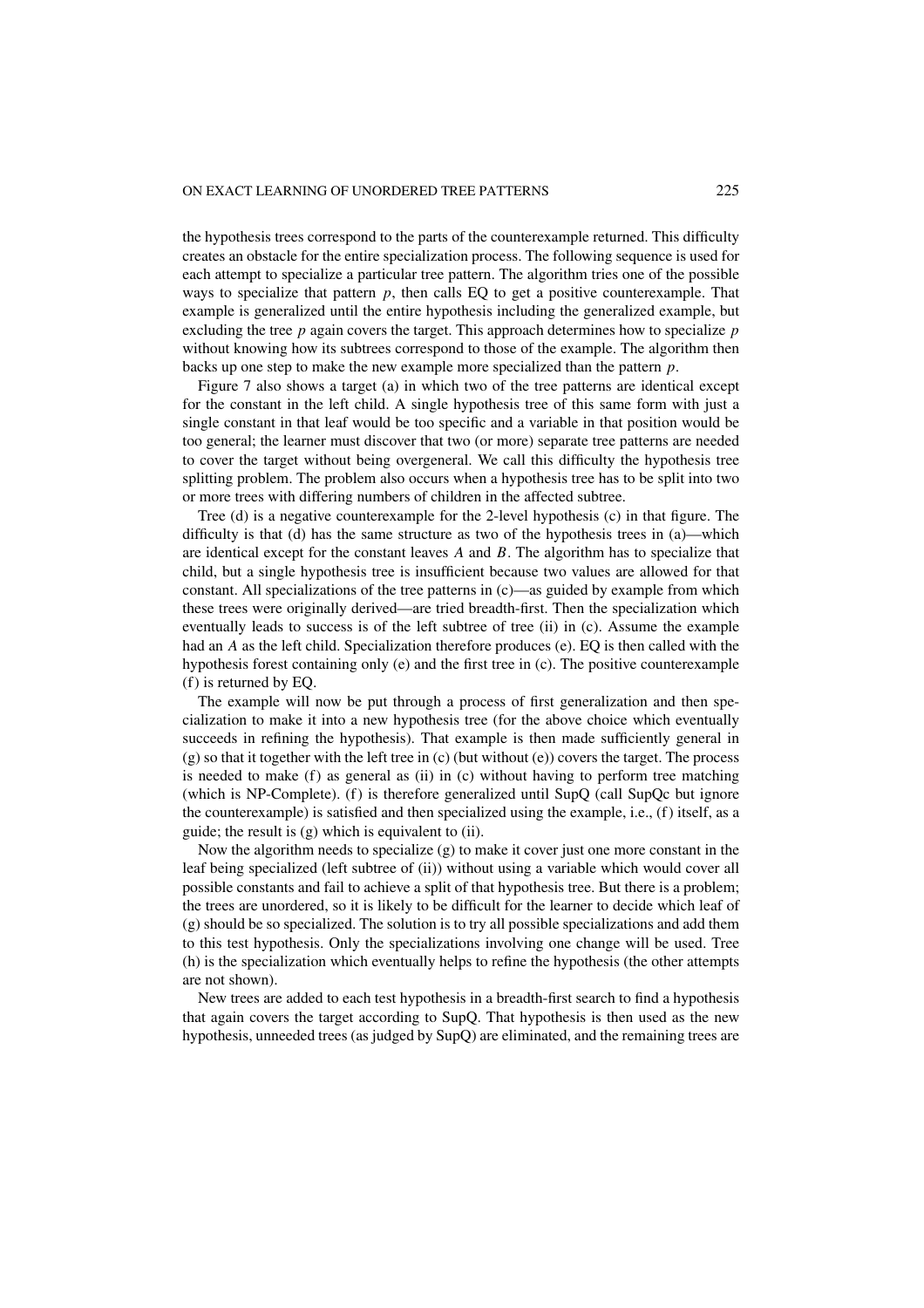again specialized as much as possible (using the training example used to form each tree as a guide). This main specialization loop is repeated until EQ says the result is equivalent to the target.

**Theorem 15** (Amoth, Cull, & Tadeppali, 1998)**.** *UF with one-to-one onto semantics is EQ* + *SupQc learnable.*

#### **5. Learning under one-to-one into semantics**

The difficulty of learning unordered tree patterns can also be circumvented by adopting one-to-one into semantics. In this section, we describe a bottom-up algorithm for unordered forests with one-to-one into semantics and give an analysis of the algorithm.

Recall that with one-to-one into semantics, each subtree of the tree pattern maps to a subtree of the instance, but some instance subtrees may not be mapped to by any pattern subtree. In other words, any node in the instance may have more children than the corresponding node in the tree pattern that matches it. In particular, a constant node with no children matches only itself under one-to-one onto semantics, but matches any tree with the same root label under one-to-one into semantics, i.e., *A* matches any *A*(...). A target with multiple copies of the same variable, e.g.,  $A(x, x)$ , would therefore match any tree instance having the same label at the root of the subtrees corresponding to those variables—for example  $A(B B(C D))$ . This is so because substituting  $\{x/B\}$  in the tree pattern yields *A*(*B B*) which maps to the example. Note that this semantics is slightly different from that of Amoth, Cull, and Tadepalli (1999), which required that both variables should map to exactly the same unordered subtrees. While the old algorithm is still correct with respect to its semantics, the new semantics is cleaner. For example,  $\geq$  is not transitive according to the old semantics, because  $A(x x) \ge A(B B)$  and  $A(B B) \ge A(B B(C D))$ , and yet  $A(x)$  $x$ )  $\neq$  *A*(*B B*(*C D*)). The new semantics obeys transitivity and is more natural than the old semantics. It also simplifies the algorithm of Amoth, Cull, and Tadepalli (1999) as will be shown below.

#### *5.1. One-to-one into algorithm description*

The main part of the learning algorithm for into-semantics unordered forests using EQ and SQ (equivalence and subset queries) is based on a bottom-up-from-single-example generalization approach and shown in figure 8. All generalizations are tested with SQ (subset query) and undone if not accepted. The algorithm gets a new example tree from EQ, and then applies two generalization routines: **prune** and **variablize**. **prune** removes the extra nodes and edges in the tree instance while making sure that it still remains a positive example of the target pattern. **variablize** turns the constants into variables while testing with SQ that the result is a subset of the target. There still remains the problem of finding a target with multiple variables when the example has the same constant label corresponding to all variables. This problem is solved by a third routine **partition** (called by **variablize**) that partitions the constants into groups that are instances of the same variable in the corresponding target tree pattern. Throughout this process, the hypothesis represents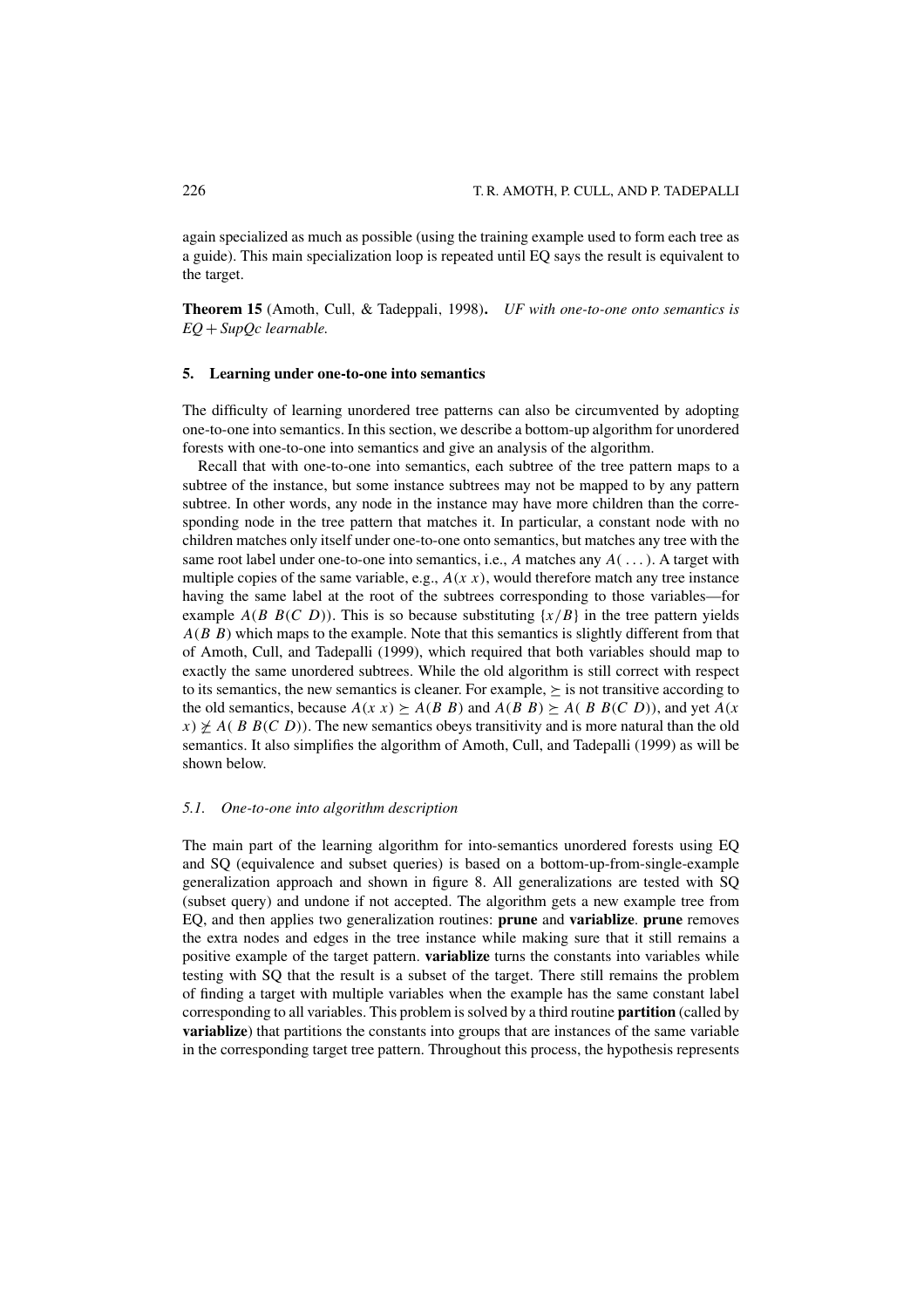```
function into\text{-}\mathbf{main}()procedure \textbf{prune}(t):
initialize: h = \{\}% (example) tree t
while EQ(h) gives
                                               while haven't tried leaf fcounter example tcut f and its edge
            %(which is positive)
                                                       if not \mathrm{SQ}(t)h = h \perpundo the change
        variable(prune(t))return treturn h
```
*Figure 8.* Into-semantics main (left) and pruning routines (right).

a subset of the target, so the validity of each step can be verified. The tree is then added to the hypothesis and the process repeats until the target is covered. We now describe the three subroutines in more detail.

**Pruning:** The pruning subroutine is shown in figure 8. Pruning operates by trimming each (constant) leaf. After each change, the hypothesis is tested to be sure it is still a subset of the target; and the change is undone if not. Once all the children of a node are pruned, that node becomes a leaf and is a candidate for pruning. The process repeats as long as pruning yields a tree pattern that is accepted by SQ.

Figure 9 illustrates how the simple pruning technique works. A possible target is given in (a) and single training example could be as in (b). The pruning bottom-up algorithm then attempts to generalize one leaf at a time by trimming the leaf and its edge. The result is the simplest such tree which still represents a subset of the target (c).

**Variablizing:** This routine (figure 10) picks each set of identically labeled constants or variables (including singleton sets), creates a new variable that corresponds to them, and calls **partition**. Partitioning is necessary because the identical constants may have arisen from substituting the same constant for multiple variables in the target pattern. The task of **partition** is to separate these constants into groups so that the constants in different groups are generated from different target variables. If **partition** is successful in partitioning this set into two sets, they become candidates for further partitioning (except for single, unique variables). When a set of two or more constants is converted to the same variable, partitioning is called on that set. This repeats until partitioning or variablization is unsuccessful on each



*Figure 9*. Bottom-up pruning sample execution.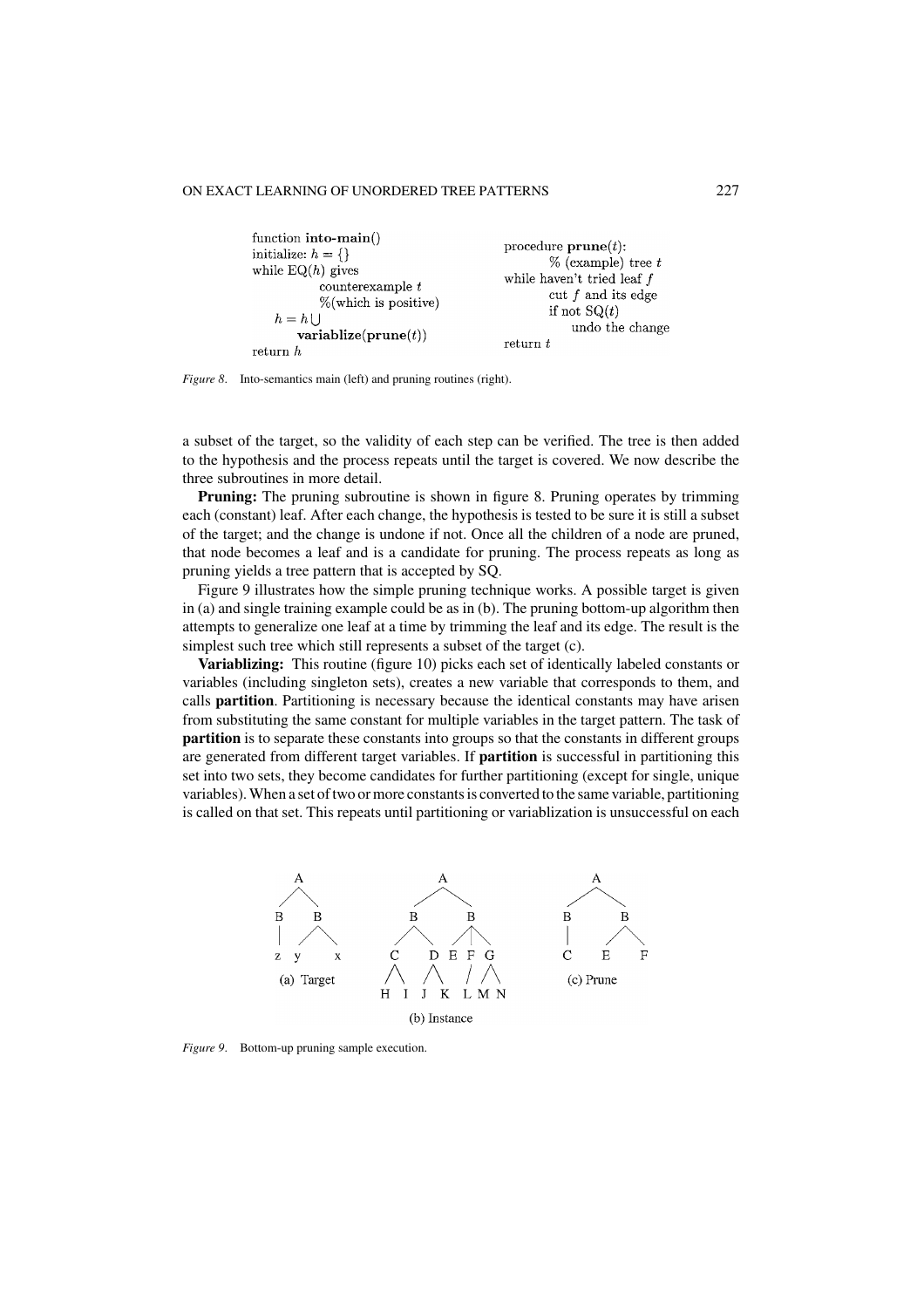```
procedure variablize(t)while there is a set of one or more leaves in t with identical labels con which partition has not been called
       create a new variable vpartition(t, c, v) % try partition/variablize c's
   return tprocedure partition(t, o, n):
 %partition old by adding new
designate the copies of o in t as o_1 \ldots o_kfor i=1 to k
   add n_i (a copy of n) to the parent of o_iflag = true % ensure delete at least one n and one o by:
for i=1 to \boldsymbol{k}if flag then \%try deleting o's first until ...
       delete o_iif not SQ(t), then undo that change
           else flag = false \%...succeed—then...
       delete n_iif not \mathrm{SQ}(t), undo that change
    else
                    \%... delete n's first
       delete n_iif not SQ(t), undo that change
       delete o_iif not SQ(t), undo that change
       %(do not eliminate all of one variable first)
return t
```
*Figure 10*. UF 1-to-1 into repeated variable partition algorithm.

remaining non-singleton set of identically labeled constants or variables. The actual turning of constants to variables occurs in **partition** as a side-effect.

**Partitioning:** The task of the **partition** routine is to split many copies of the same constant/variable in the hypothesis into two sets such that the two sets correspond to mutually exclusive sets of target variables. With one-to-one onto semantics, this problem is too difficult (Theorem 9). But one-to-one into semantics has an additional flexibility which permits this kind of set to be partitioned in polynomial time.

The approach used by **partition** introduces a new variable, say v, and converts part of the set of *c*'s to this new variable—if possible. One-to-one into semantics permits a matched instance to have extra children not present in a matching pattern; therefore adding extra children (i.e., the  $v$ 's) to the pattern will cause the latter to match a subset of the set of instances it previously matched. It is therefore possible to add a copy of  $v$  wherever  $c$ appears, and then eliminate one *c* or v at a time while doing meaningful subset tests. If all copies of a constant *c* really should be the same variable, **partition** fails to partition the set of *c*'s, but is designed to favor changing all copies of *c* to v—if acceptable to SQ. Similarly, if there is only one copy of *c*, that copy will be converted to a variable, if appropriate. If only one copy of *c* corresponds to a target variable, then eventually successive applications of **partition** will separate this variable. The above cases cover all tasks, but there is also a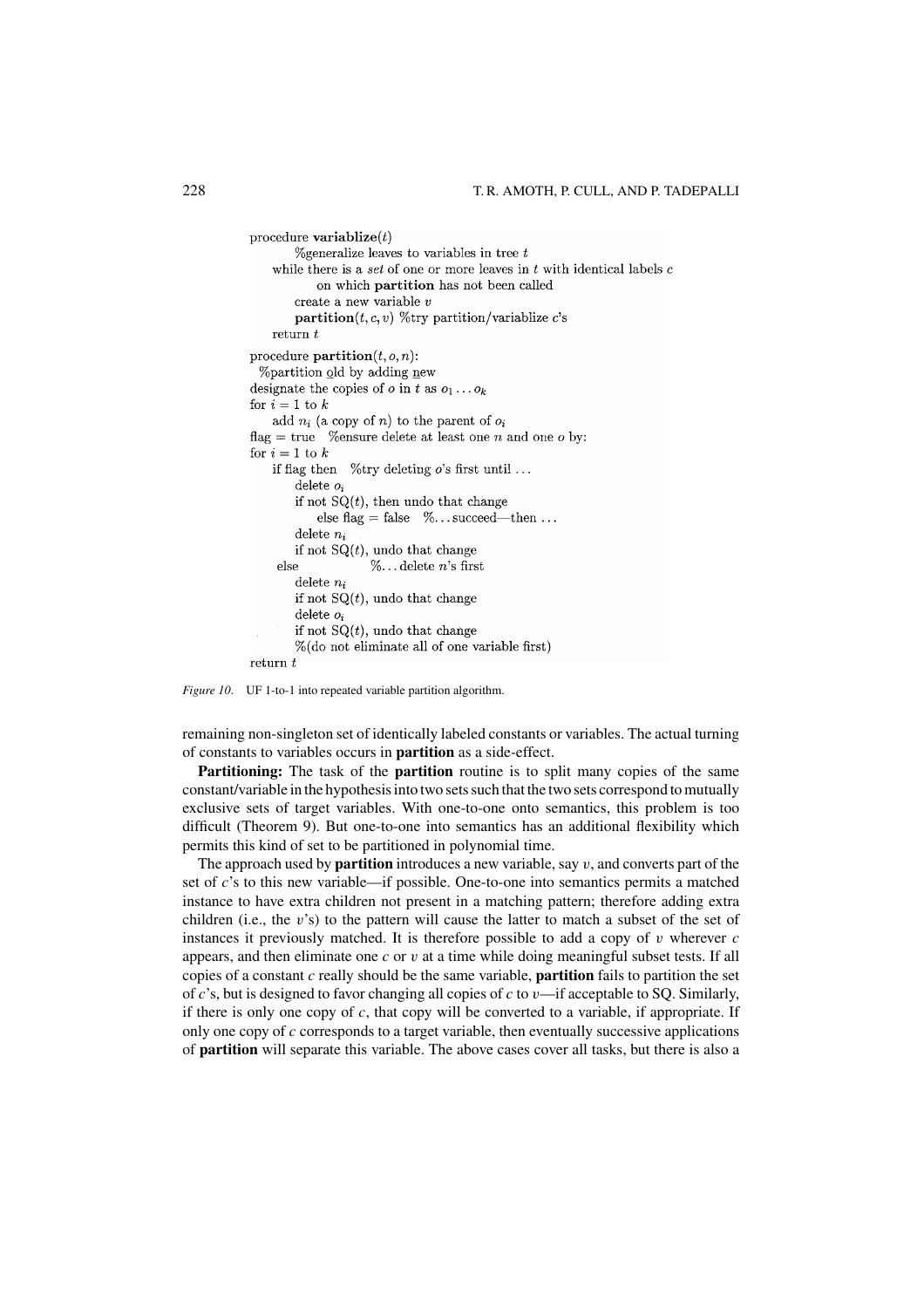default case. If all copies of a constant *c* really are constants in the target, then **partition** will fail to do anything because all attempts to delete *c*'s will be rejected by SQ and deletion of all introduced variables will be accepted.

Subroutine **partition** (figure 10) is used by routine **variablize** on one or more copies of the same constant or variable *c*. This routine uses the following technique to individually test each copy of *c*. For each copy of *c*, a copy of a new variable v is hung on the parent of *c*. For each subtree, the same number of v's is added as there are *c*'s in that subtree. Therefore each subtree gets an equal number of  $c$ 's and  $v$ 's, and the total number of  $v$ 's added in the entire tree is the same as the number of *c*'s. The variables are then eliminated one at a time while checking that the resulting tree *t* is still accepted by SQ. If all copies of one variable were eliminated first, the result might be unchanged or all copies could be converted to the new variable. Therefore elimination alternates between the two sets of variables (or variable and constant). To ensure the set of *c*'s will be split, if possible, the alternation first works by preferring to delete  $c$  before the corresponding  $v$ —until one  $c$  is successfully deleted. Then  $v$  is removed before its corresponding  $c$  is for the rest of the tree. Without this switch in the preference, either all the *c*'s or all the v's might be removed even when it is possible to split the set.

Figure 11 shows the execution of a simple repeated-variable example. First the target is shown to be  $A(A(x \, x \, x) \, A(x \, y \, y) \, A(x \, y \, z))$ . The training example is assumed to be the same but with all variables substituted with the same constant, say *C*, which are all changed to the same variable (say *s*).

Further steps in the example will be shown with just the leaves since the upper part of these trees is the same. (The target and training example would be represented as *xxx xyy xyz* and *CCC CCC CCC* in this notation.)

The variable duplication step would then produce *sssrrr sssrrr sssrrr* (3 subtrees but now with 6 children each). The algorithm would then start on the first subtree and eliminate one variable at a time—first an *s*, then one of the *r*'s, yielding *ssrr sssrrr sssrrr*. The first hypothesis subtree is no longer matched by the first target subtree, but it can still match the other two target subtrees. Then another *s* is eliminated, yielding *srr sssrrr sssrrr*. This first subtree can still match either the second or third target subtrees, so these hypotheses are all accepted by SQ. But further pruning will result in rejection—at least 3 children are necessary in all hypothesis subtrees to satisfy SQ.

Similar pruning of the second hypothesis subtree gives *srr srr sssrrr*. Eliminating one of each variable from the third subtree gives *srr srr ssrr*, but no subtree can match the 3 *x*'s.



*Figure 11*. Partition/repeated Variables bottom-up exmple.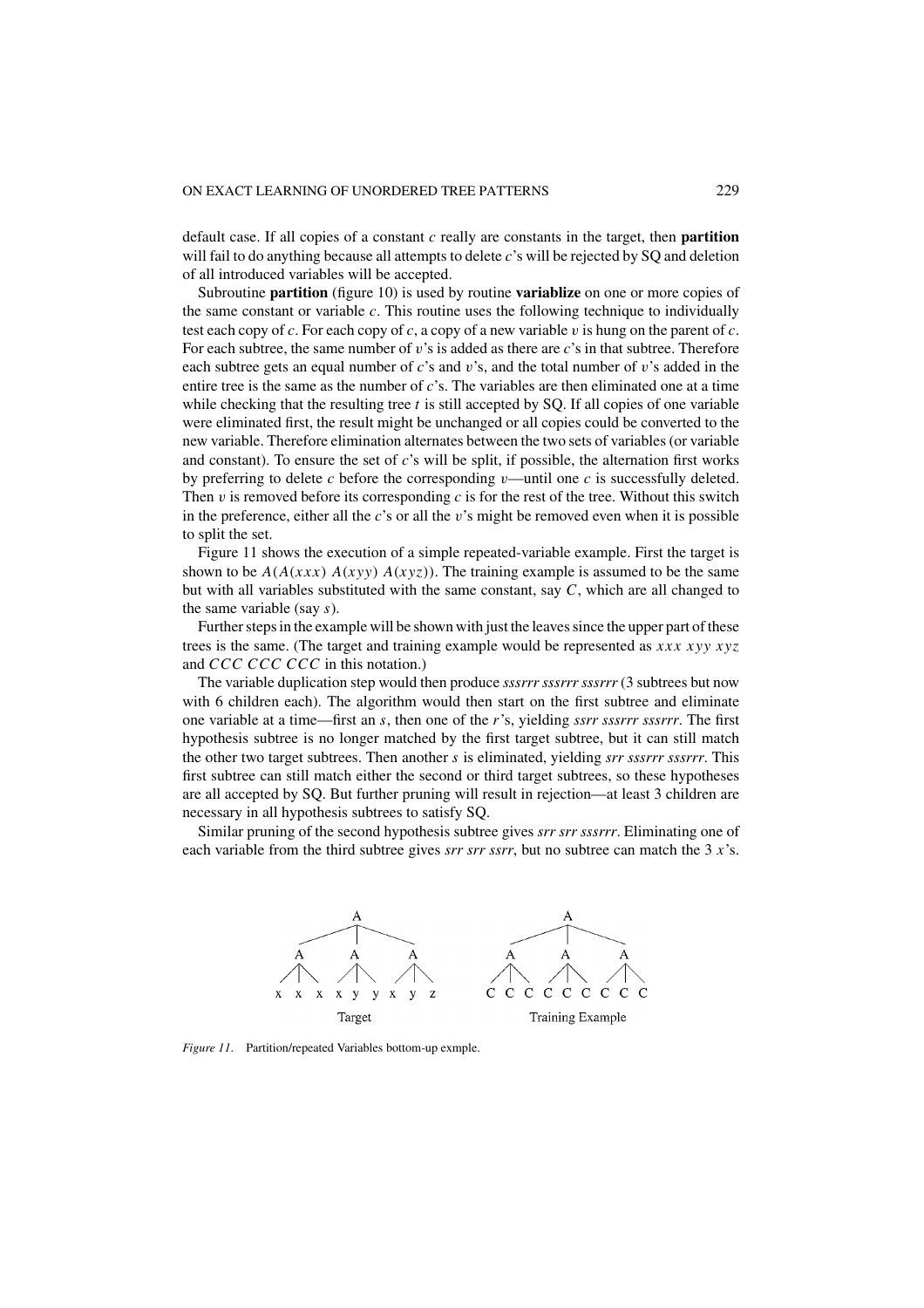Backtracking and eliminating *r*'s gives *srr srr sss*. Any attempt to further partition *s* only yields an equivalent tree. Partitioning *r* gives *srr*ww *srr*ww *sss* for the duplication step. Eliminating one of each gives *sr*w *srr*ww *sss* which is accepted showing this partition attempt was successful. Further pruning eliminates one variable (say *r*) in the second subtree, giving the target. But further partitioning must be attempted on any variable not already tested (just  $w$ ).

Note that the algorithm has a "flag" which causes it to first eliminate the old/original children. Then once it has succeeded the algorithm switches modes to try eliminating the new child/variable first. This is to avoid eliminating all of one variable even when it is possible to partition the set of identical variables (e.g., for a target of the form *xxx yyy*).

#### *5.2. Proof of algorithm*

We will now give a correctness proof of our algorithm. The algorithm performs the following three tasks: it prunes all leaf nodes as much as possible, it converts constant leaves to variables, and it partitions sets of identical constants or variables as much as possible.

**Lemma 16.** *Routine* **prune** (*figure* 8) *will remove all nodes in the example tree not corresponding to nodes in the target tree.*

**Lemma 17.** *Given a pruned hypothesis tree t*, *which represents a subset of the target*, *an* "*old*" *leaf o in t and a* "*new*" *variable leaf n to replace o*, *routine* **partition** *will generalize the set of n's if that set is less general than some target tree.*

**Lemma 18.** *Routine* **variablize** *will learn one of the target trees from a pruned example.*

**Theorem 19.** *UT with one-to-one into semantics is learnable with equivalence and subset queries.*

**Corollary 20.** *UF with one-to-one into semantics is learnable with equivalence and subset queries.*

*5.3. One-to-one into semantics with membership queries*

**Corollary 21.** *UF with one-to-one into semantics is learnable with EQ and MQ.*

## **6. Relationship to predicate clause learning**

In this section, we define a class of tree patterns that makes it possible to relate tree patterns to predicate clauses, the representation of choice for Inductive Logic Programming (ILP).

The primitives of predicate clauses are constants, variables, function symbols, and predicate symbols. Both constants and variables are considered as "terms". If *f* is a function symbol and  $t_1, \ldots, t_k$  are terms, then  $f(t_1, \ldots, t_k)$  is also a term. An atom is of the form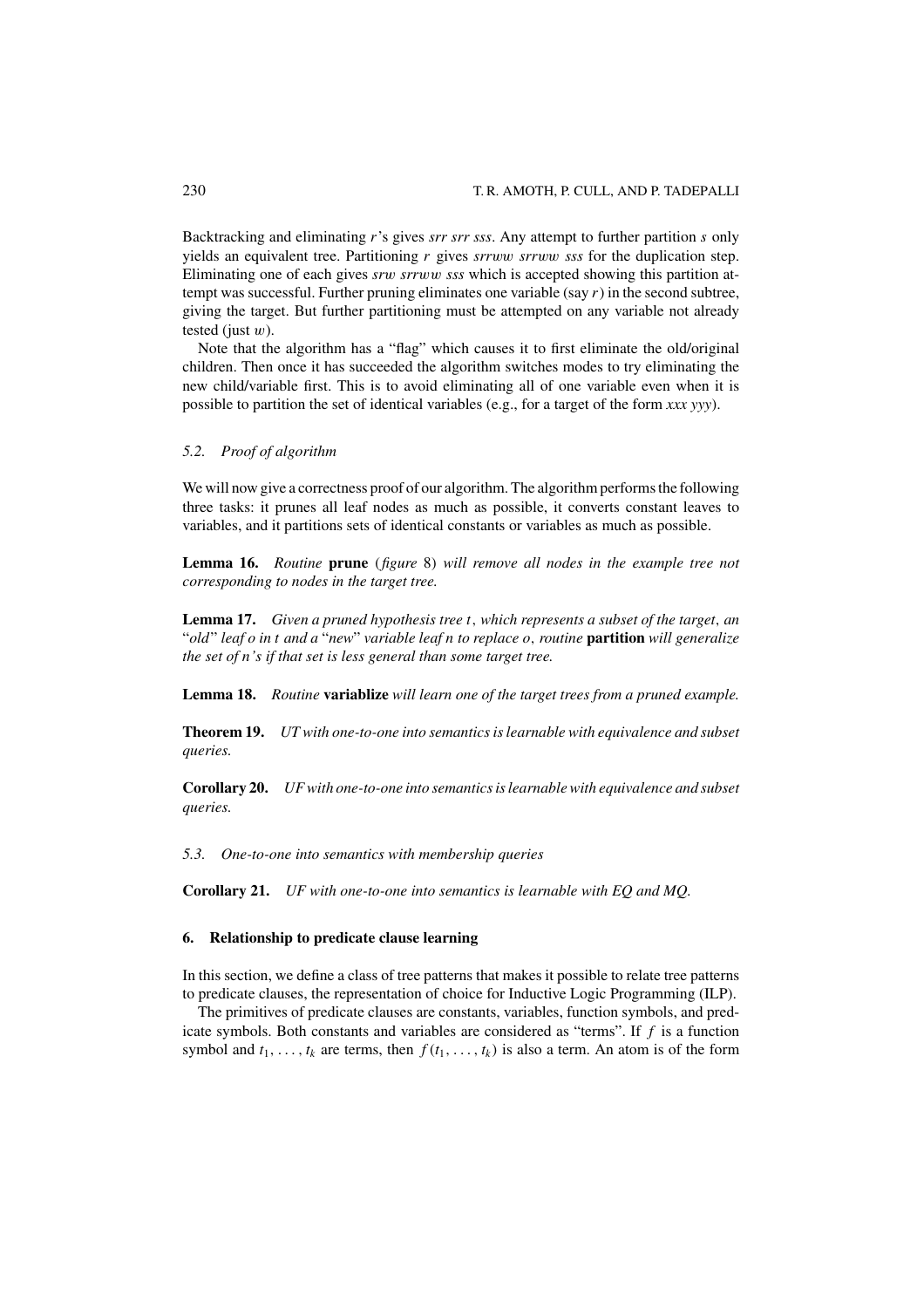$p(t_1, \ldots, t_k)$ , where *p* is a predicate symbol and  $t_1, \ldots, t_k$  are terms. A literal is a positive or negated atom. A clause is a set of literals which are disjunctively combined. A definite Horn clause is a clause where exactly one literal is positive. It is also written as  $p \rightarrow q$ where  $p$  is a set of positive literals and  $q$  is a positive literal.

There are many logical settings for predicate Horn clause learning, including Learning from Entailment, Learning from Interpretations, and Inductive Logic Programming (De Raedt, 1997). Of these, Learning from Entailment (LFE) is perhaps the easiest setting to map to learning tree patterns. In LFE, the target concept consists of a set of clauses, *P*. A positive example *e* of a target concept *P* is a clause which logically follows from *P*. We denote this by  $P \models e$ , and say that P entails e. Entailment is a semantic relationship.  $P \models e$ means that in any world in which *P* is true, *e* is also true. A clause is a negative example of *P* if it is not a positive example.

Since tree patterns do not have a logical semantics, entailment cannot be mapped to trees. However, there is a "match semantics" for predicate clauses called  $\theta$ -subsumption, which is related to what we called "many-to-one into semantics" for tree patterns.

*Definition 8*. Let *D* and *E* be two clauses viewed as sets of literals. A predicate clause *D* θ-subsumes a clause *E* if there exists a substitution θ such that *D*θ ⊆ *E*. We denote this as  $D \geq E$ , and read it as *D* subsumes *E* or as *D* is more general than *E*.

Note that  $\theta$ -subsumption allows more than one literal in *D* to map to the same literal in *E* by substitution. Moreover, not all literals in *E* need to be mapped to by the literals in *D*. This implies that  $\theta$ -subsumption at the level of clauses is closest to many-to-one semantics of tree patterns. However, at the lower levels of literals and terms,  $\theta$ -subsumption requires the substituted terms to match exactly with the terms in the instance in the same order. This means that matching follows the one-to-one onto mapping of ordered trees at the lower levels. These observations motivate the following definition.

*Definition 9*. The class Clausal-Tree (CT) is the set of tree patterns that employ unordered many-to-one into mapping for the top level of the tree and ordered one-to-one onto semantics for all lower levels.

*Definition 10.* The least general generalization (lgg) of two clauses  $C_1$  and  $C_2$  is a clause *C* such that  $C \geq C_i$  for  $i = 1, 2$  and for any clause *D* such that  $D \geq C_i$  for  $i = 1, 2$ ,  $D \succ C$ .

The *lgg* of clausal trees is analogously defined. Since multiple literals in the subsuming clause can match a single literal in the subsumed clause, computing the *lgg* of two clauses requires matching each literal in the first clause with each literal in the second and finding their *lgg* (Plotkin, 1970). This is described more fully as the **productlgg** algorithm (figure 12). Since literals are matched in one-to-one onto ordered fashion, the *lgg* of two literals is computed by matching the corresponding terms in the two literals in the same order and finding their least general generalization. Thus, the function **lgg** in figure 12 is the standard ordered-tree lgg algorithm in Amoth, Cull, and Tadepalli (1998) or LGG in the introduction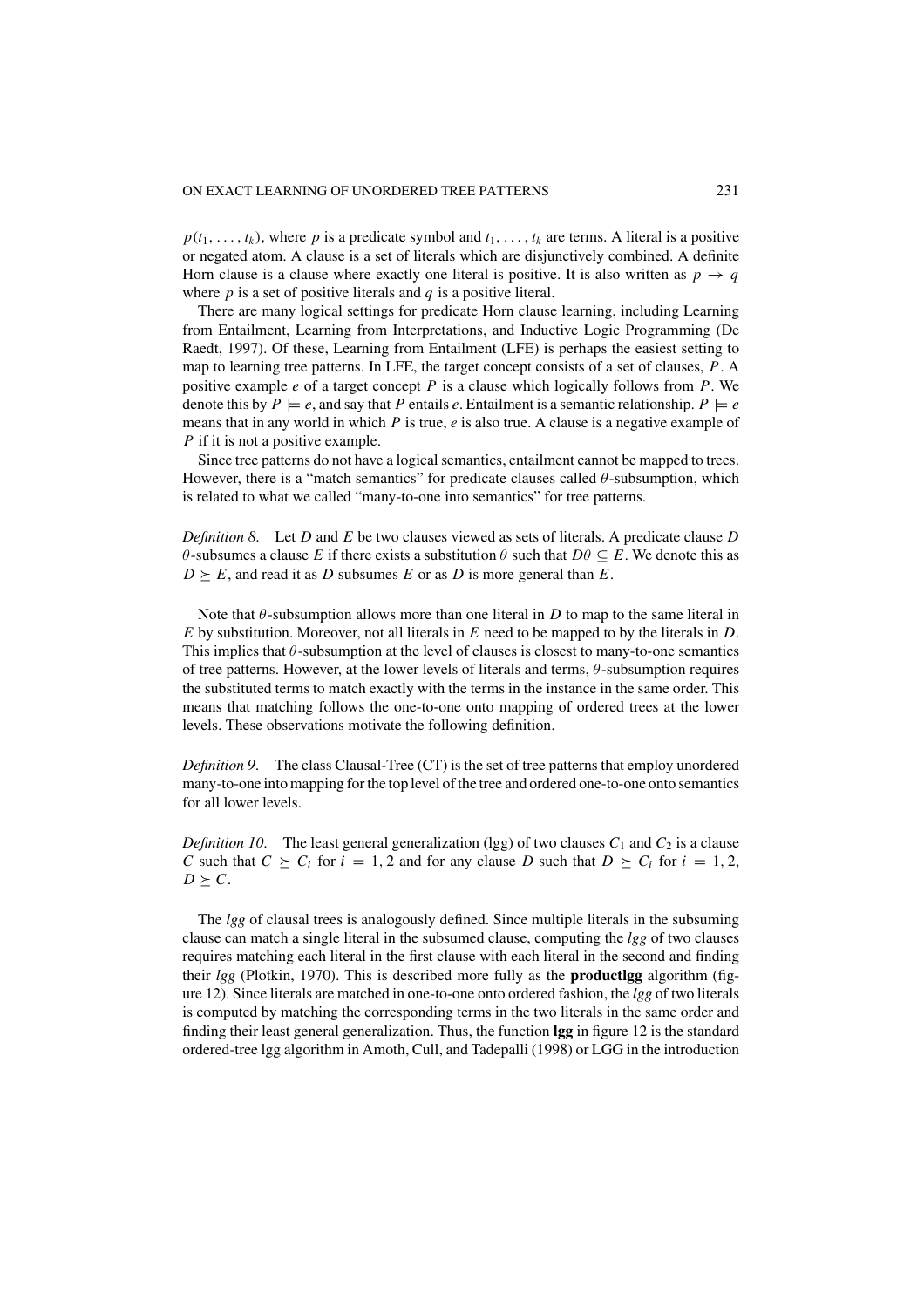

*Figure 12.* A clausal-tree equivalent to  $\neg P(x, y) \lor \neg Q(x, y) \lor R(z, C)$ .

of Page (1993), except variable substitutions must be combined so they apply to the Clausal tree as a whole. The following lemma claims the correctness of the **productlgg** algorithm.

**Theorem 22** (Plotkin, 1970)**.** *The* **productlgg** *algorithm* (*figure* 12) *returns the least general generalization of two Clausal tree patterns.*

Predicate Horn clauses, e.g.,  $\neg P(x, y) \lor \neg Q(x, y) \lor R(z, C)$  can be represented by Clausal tree (figure 13), although they do not capture their logical semantics. In this figure, the root is the symbol for disjunction and its immediate subtrees match according to unordered many-to-one semantics. Each subtree represents a predicate. The children of the subtree are the predicate arguments and match according to ordered one-to-one onto semantics (as do all succeeding tree levels which represent functions in the predicate arguments).

For example, suppose we are given two examples of the clause,  $\neg$ Father(*x*, *y*)  $\vee$   $\neg$ Mother (*y*, *z*) ∨ GrandFather(*x*, *z*). Let the first example be ¬Father (John, MotherOf(Lisa)) ∨ ¬Mother(MotherOf(Lisa), Lisa) ∨ ¬Father(John, Sam) ∨ GrandFather(John, Lisa). Let the second example of the same clause be ¬Father(Peter, Alice) ∨ ¬Mother(Alice, Mary) ∨ ¬Father(Peter, Mark) ∨ GrandFather(Peter, Mary). Computing the lgg of these clauses using the **productlgg** algorithm yields,  $\neg$ Father $(x, y) \lor \neg$ Father $(x, q) \lor \neg$ Father $(x, o)$  $∨$  ¬Father(*x*, *n*)  $∨$  ¬Mother(*y*, *z*)  $∨$  GrandFather(*x*, *z*) with substitutions  $σ_1 = {x/John}$ , *y*/MotherOf(Lisa), *q*/John, *z*/Lisa, *o*/Sam, *n*/Sam} and  $\sigma_2 = \{x$ /Peter, *y*/Alice, *q*/Mark, *z*/Mary, *o*/Alice, *n*/Mark}.

> $\sigma_1 = \{\};$  $\sigma_2 = \{\};$  $\textbf{product} \log(t \equiv t_0(t_1,\ldots,t_n), r \equiv r_0(r_1,\ldots,r_m))$ : 1) if  $t_0 \neq r_0$  return variablize $(t_0(t_1,\ldots,t_n),r_0(r_1,\ldots,r_m))$ : 2) if  $n = 0$ , then return t; else if  $m = 0$ , return r. 3) return  $x = t_0(x_{1,1},...,x_{1,m},...,x_{n,1},...,x_{n,m}),$ where  $x_{i,j} = \log(t_i, r_j)$  with  $\sigma_1$  and  $\sigma_2$  as global substitutions. variablize $(a, b)$  = if  $\exists V$  s.t.  $V\sigma_1 = a$  and  $V\sigma_2 = b$ , then  $V$ else  $V =$  a new variable,  $\sigma_1 = \sigma_1 \circ \{V/a\}$ , and  $\sigma_2 = \sigma_2 \circ \{V/b\}.$

*Figure 13*. Cartesian-product *lgg* algorithm: **productlgg**.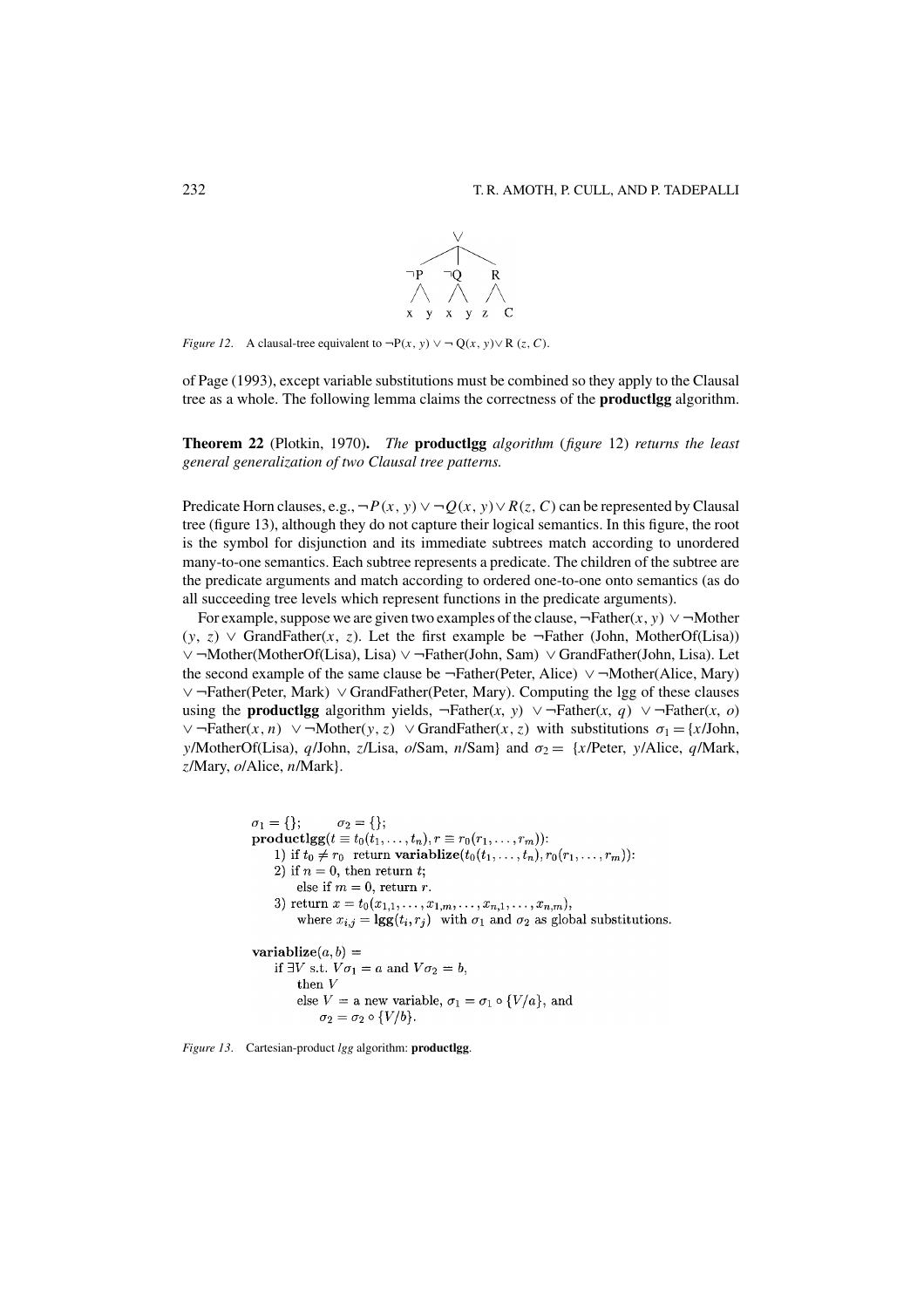#### ON EXACT LEARNING OF UNORDERED TREE PATTERNS 233

```
main: initialization: h = \{\}while EQ(h) gives counterexample x (which is positive):
    If \exists a tree pattern p in h such that SQ(product \lg g(p, x))then replace the first such p with reduce(productlgg(p, x))
       else h = h \cup x. % add another tree to hypothesis
return hreduce(t):
for each subtree s directly under the root of tprune s from tif not \mathrm{SQ}(t), restore s
return t
```
*Figure 14*. Algorithm for CT forests.

Recall that the match semantics of Clausal trees exactly captures  $\theta$ -subsumption. Unfortunately,  $\theta$ -subsumption is strictly stronger than, but not equivalent to entailment. For some subclasses of predicate clauses such as single-predicate, non-recursive, Horn clauses,  $\theta$ -subsumption and entailment are equivalent (Gottlob, 1987). Hence, a learning algorithm for Clausal trees also works for learning these predicate clauses from entailment. In fact, it turns out that the algorithm of Reddy and Tadepalli (1999) to learn single-predicate, non-recursive Horn programs can be directly adapted to learning CT forests. Figure 14 shows the learning algorithm. The main routine of the algorithm maintains the hypothesis as a set of Clausal trees patterns. It uses the **productlgg** algorithm to combine each new example with a Clausal tree. If the result passes the subset query, then it is used to replace the corresponding CT tree.

Each application of **productlgg** could produce a clause whose size is potentially the product of the sizes of the input clauses. Repeated applications of lgg with new examples could therefore produce an expression of size exponential in the number of examples unless some method is used to eliminate unnecessary predicates. For the same reason, the hypothesis Clausal trees cannot be simply replaced with the result of **productlgg**. Hence, it is pruned by the **reduce** routine, which removes each subtree and tests if the result is still a subset of the target. It is sufficient to go through the top level subtrees in sequence, and prune any subtree as allowed by the SQ oracle. SQ can be replaced by MQ by substituting variables with unique constant trees.

In our example, applying *reduce* to the lgg eliminates unnecessary predicates, giving: ¬ Father(*x*, *y*) ∨ ¬Mother(*y*,*z*) ∨GrandFather(*x*,*z*). Note that the functions used in this example are all unary. If functions with more than one argument were used, the corresponding arguments according to their ordering would be matched and generalized by the *lgg* algorithm.

Multiple clause targets are equivalent to forests of Clausal trees. One complication in learning forests is to decide which sets of examples should be combined into a single tree. Following Reddy and Tadepalli (1999), this can be determined by finding the lgg of the new example with each of the hypothesis trees, and asking a subset query on the result. Compactness of the Clausal trees guarantees that if the subset query succeeds, then the resulting lgg clause is subsumed by a single target clause. Otherwise, the next hypothesis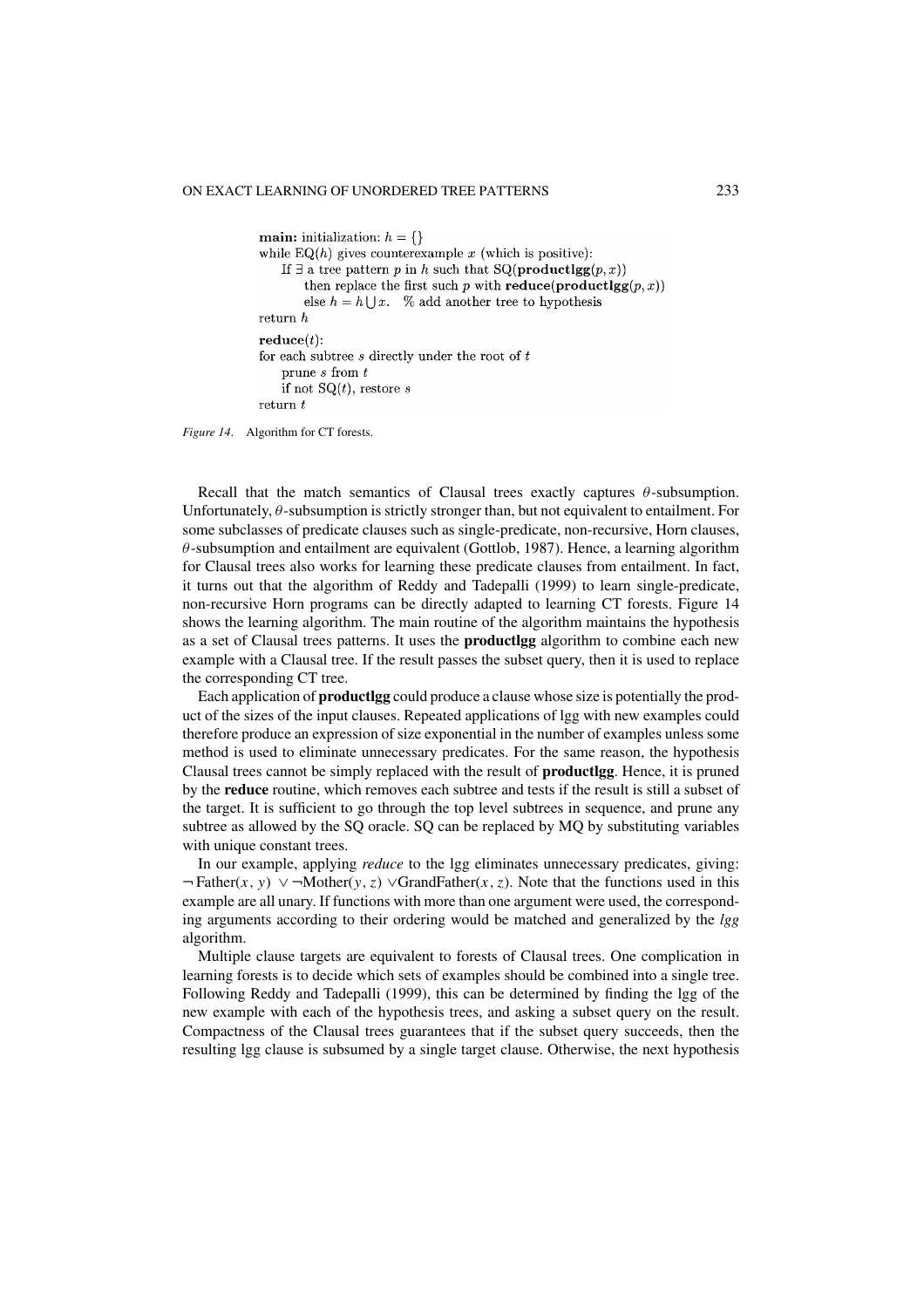tree is tried. Either the subset query succeeds on the result of lgg with some hypothesis tree, or a new hypothesis tree is initialized to the new example.

In our example, suppose that a new example is given ¬Father(Paul, Bob) ∨ ¬Father(Bob, Ted) ∨ GrandFather(Paul, Ted), which captures a second type of GrandFather relation. The lgg of this example with the current hypothesis clause  $\neg$ Father(*x*, *y*) ∨  $\neg$ Mother(*y*, *z*) ∨ GrandFather(*x*,*z*) gives ¬Father(*x*, *y*) ∨ ¬Father(w,*z*) ∨ GrandFather(*x*,*z*). However, this new example is not entailed by the target, which requires that the variables *y* and w be the same. Hence the new example is made into a separate clause and stored as part of the hypothesis.

**Theorem 23** (Reddy & Tadepalli, 1999)**.** *Clauses trees and forests are learnable from equivalence and membership queries.*

#### **7. Discussion and future work**

In this paper we considered the learnability of unordered tree patterns under various definitions of match semantics and related it to learning first order clauses. The main results of this paper are summarized in Table 1. We began with the negative result that showed that unordered trees under one-to-one onto semantics are not learnable from equivalence and subset queries regardless of the computational power of the learner. This in turn motivated the use of superset queries. We saw that unordered trees and forests are learnable under one-to-one onto semantics from equivalence and superset queries. We then showed that unordered trees and forests are learnable with equivalence and membership queries under one-to-one into semantics. Finally, we considered Clausal trees which are closely related to predicate clauses and have many-to-one into match semantics at the top level and have ordered one-to-one onto semantics at all the lower levels. These trees and forests are learnable from equivalence and membership queries by an algorithm similar to that of Reddy and Tadepalli (1999).

The theorems have shown that it is easy to learn with superset queries (and EQ) or without repeated variables but not with subset queries and repeated variables. While this

| Concept<br>class  | <b>Oueries</b> | Matching<br>semantics              |                | Learnable? Justification |
|-------------------|----------------|------------------------------------|----------------|--------------------------|
| UTree             | EQ,SQ          | $1-1$ onto                         | N <sub>0</sub> | Theorem 9                |
| <b>UForest</b>    | EQ, SQ         | $1-1$ onto                         | N <sub>0</sub> | Theorem 10               |
| UTree             | EQ, SupQ       | $1-1$ onto                         | Yes            | Theorem 14               |
| <b>UForest</b>    | $EQ$ , SupQc   | $1-1$ onto                         | Yes            | Theorem 15               |
| UTree             | EO,MO          | $1-1$ into                         | Yes            | Theorem 19               |
| <b>UForest</b>    | EQ,MQ          | $1-1$ into                         | <b>Yes</b>     | Corollary 21             |
| <b>CT</b> Forests | EO,MO          | Many-1 into on<br>1-1 onto ordered | Yes            | Theorem 23               |

*Table 1*. UT/F learnability summary.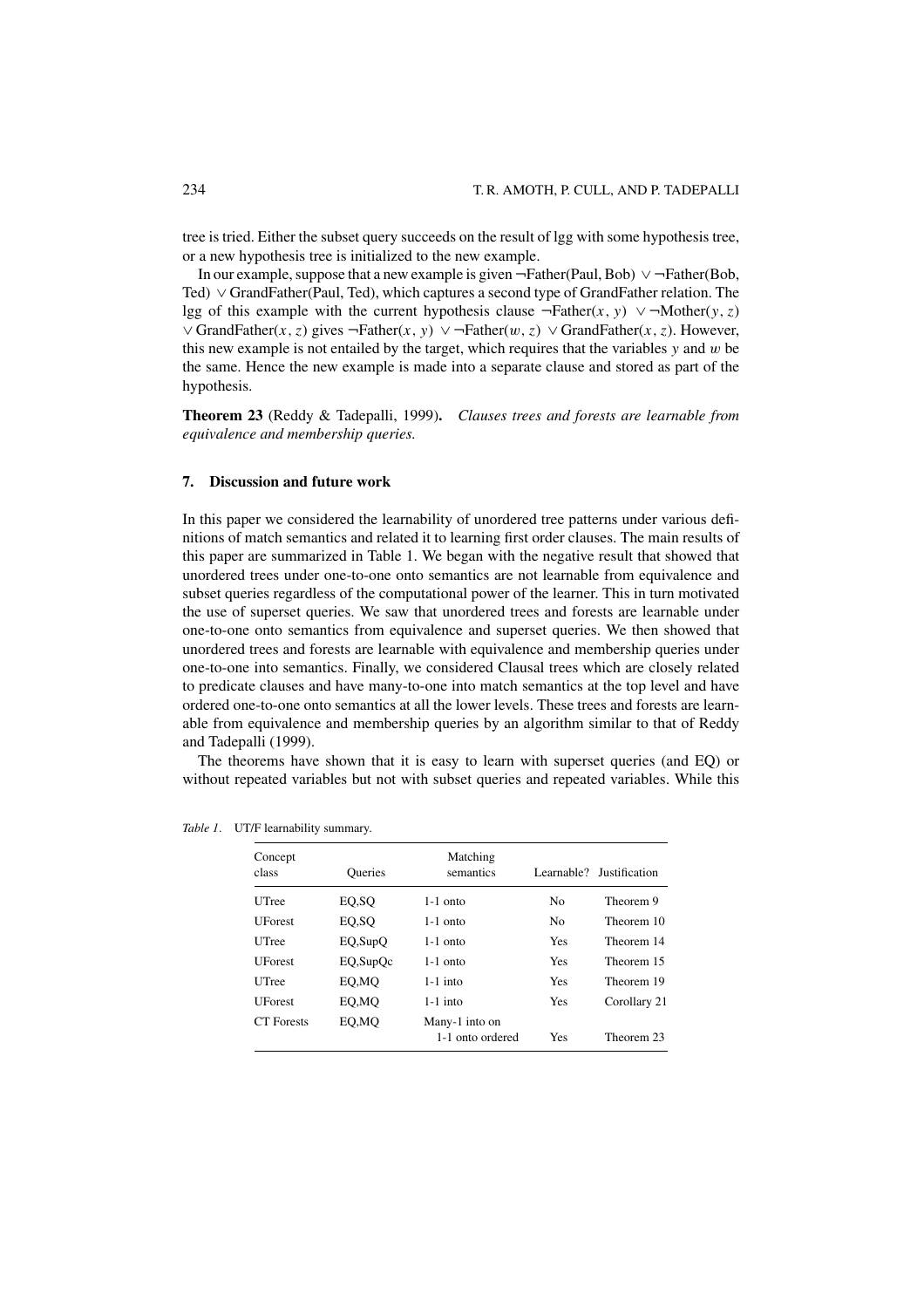might lead one to suspect that superset queries are inherently more powerful than subset queries, such is not the case. Superset queries are more powerful than the subset queries due to the conjunctive nature of our hypothesis space. Indeed, by the duality of Boolean algebra, the hypothesis space of the complement sets of those studied here are learnable by subset (and equivalence) queries and not learnable by superset (and equivalence) queries.

One goal of formal analysis is to pin down the sources of complexity, so that the problem domain can be carefully circumscribed to eliminate the difficult cases and find appropriate remedies. Our analysis points to two sources of complexity in the unordered tree learning: the *onto*-semantics, and the repeated variables. Only when both of these are present, learning is hard. With the *into*-semantics, it is possible to gain useful information through queries by generating instances with more branches than are in the target. If there are no repeated variables, the tree can be learned in divide-and-conquer fashion, since all the subtrees are independent (Theorem 12). If there can be up to  $k$  copies of each variable for some fixed  $k$ , then the  $\mu$ -UF algorithm can be adapted to try all  $O(2^k)$  ways to split a set of *k* variables into two partitions.

A possible criticism of the exact learning model is that it is too demanding. Our negative results on unordered onto trees and forests hold regardless of the computational power of the learner, but do not imply that the corresponding classes are not PAC learnable (Valiant, 1984), which only requires approximately correct learning of the target with a high probability. Our negative results also do not rule out the possible existence of a larger hypothesis space that is PAC learnable or even exactly learnable.These are open problems for the future.

All our positive results directly transfer to the PAC learning model by replacing the equivalence query with a random source of examples and using the standard simulation technique described by Angluin (1988). The other queries used in our results, such as subset and superset must be exactly implemented for the theoretical results to hold. While our results are theoretical at the moment, we were motivated by practical applications in symbolic algebra and information extraction. The practicality of an algorithm depends entirely on the practicality of implementing the queries used by that algorithm.

Our results underline the important asymmetry between subset and superset queries for implementation. Even though theoretical results require exact implementations, in many domains it might suffice to approximately implement these queries by sampling, i.e., by membership queries. While the hypothesis argument is available to the teacher in a declarative form and can be used to efficiently generate instances in it, the target may only be available as a black box procedure.<sup>2</sup> This is similar to the situation where a scientist may have an explicit hypothesis about a phenomenon, while the true law itself is inaccessible, and can only be tested in individual cases by conducting experiments. Implementing subset query in this case amounts to generating instances that satisfy the hypotheses and testing them by conducting experiments. It is sometimes possible to do a faithful simulation of a subset query with just one membership query (an experiment), as it is in our tree domains. When a tree domain has an infinite constant alphabet or infinite branching factor, the membership queries are in fact as powerful as subset queries. This is so because for any tree pattern  $h$ , it is easy to generate an instance  $x$  by instantiating its variables uniquely so that *h* is a subset of a target if and only if *x* is an instance of it. Hence subset queries are as easy to implement as the membership queries in our case. The same cannot be said of superset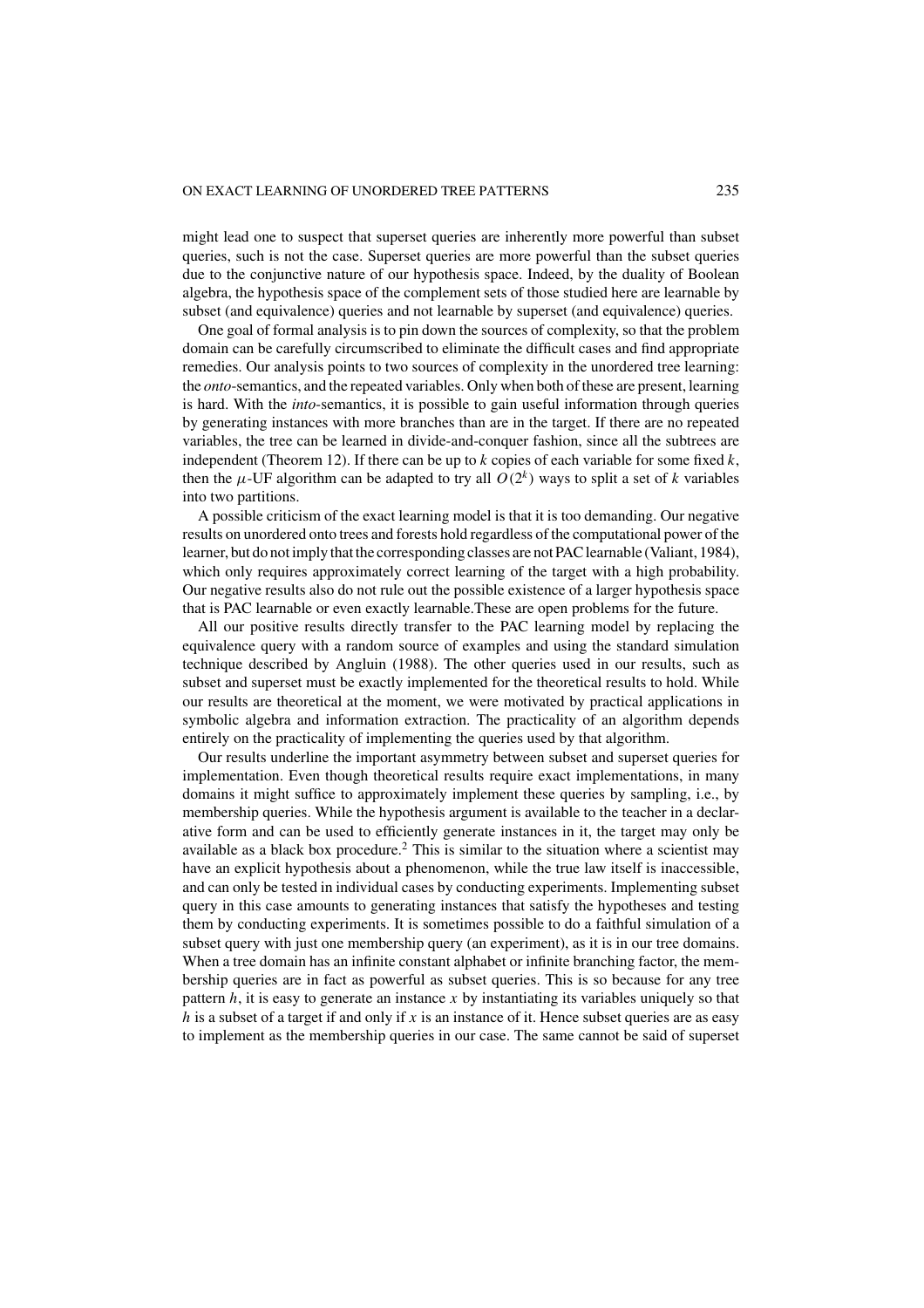queries, however. To simulate a superset query, one needs to ensure that all instances in the target are also in the hypothesis. The target is only available as a black box and cannot be used to efficiently generate satisfying instances. Generating instances from a superset of the target (e.g., the entire instance space) and filtering by the target before testing them on the hypothesis would be be too inefficient in any nontrivial domain.

The algorithm for non-recursive Horn clauses (or Clausal trees in Section 6) has been implemented and used to learn goal decomposition rules in planning (Reddy & Tadepalli, 1999). Each decomposition rule specifies how a goal may be decomposed into subgoals when certain conditions are satisfied. A subset query corresponds to testing whether a given rule is valid, i.e., whether it always yields a set of subgoals, when solved, results in achieving the goal. This query was implemented by synthesizing problems that satisfy its precondition and trying to apply the decomposition rule on it. If the rule succeeds on a large enough sample, the subset query is answered 'yes'. <sup>3</sup> The program was able to learn about 12–24 rules with 60–70 examples in two STRIPS-like planning domains with approximately 90% accuracy on an independent test set (Reddy & Tadepalli, 1999). Improving the query-efficiency of the algorithms and making them noise-tolerant would be important steps towards turning our theory into practical implementations.

Tree pattern languages bear some similarities to string pattern languages (Goldman & Kwek, 1999). String patterns are strings of variables and constant symbols. Each variable in the pattern can be substituted with a non-empty string of constant symbols to produce instances that match that pattern (Angluin, 1980). It has been shown that string patterns can be learned with a polynomial-number of disjointness queries in polynomial-time (Lange & Wiehagen, 1991). The disjointness query asks if  $A \cap T = \{ \}$  (where *T* is the target) and gives a counterexample if the answer is 'no'. Disjointness queries appear very powerful since the set *A* need not be in the hypothesis space.

However, string pattern languages are too hard to learn in the representation-independent/ predictability model, even with arbitrary queries. This is because string patterns do not have a polynomial size representation with a polynomial-time membership algorithm (Schapire, 1990). It is not known if such a strong negative result also holds for unordered tree patterns.

Learnability of unordered tree patterns with other variations of matching semantics such as many-to-one into and many-to-one onto at all levels of trees would be interesting. Another extension is tree patterns with different matching semantics at each node. Such trees are quite natural in domains such as symbolic mathematics, where some operators are commutative and associative and others are not.

#### **Appendix**

**Lemma 1.** *For any tree pattern p*,  $(p\sigma_1)\sigma_2 = p(\sigma_1 \circ \sigma_2)$ *.* 

**Proof:** If  $y_i \notin \{x_1, \ldots, x_n\}$ , then any  $y_i$  in *p* is substituted with  $t_i$  on both sides of the above equation. If  $y_i$  is one of the  $x_j$ 's, then  $\sigma_1 \circ \sigma_2$  correctly eliminates  $y_i/t_i$ . Otherwise if *y<sub>i</sub>* is part of  $s_j$ ,  $s_j \sigma_2$  yields the same as first applying  $\sigma_1$ , then  $\sigma_2$  to  $x_j$ .

**Lemma 2.** *The composition of two*  $\Psi$ -consistent mappings is a  $\Psi$ -consistent mapping.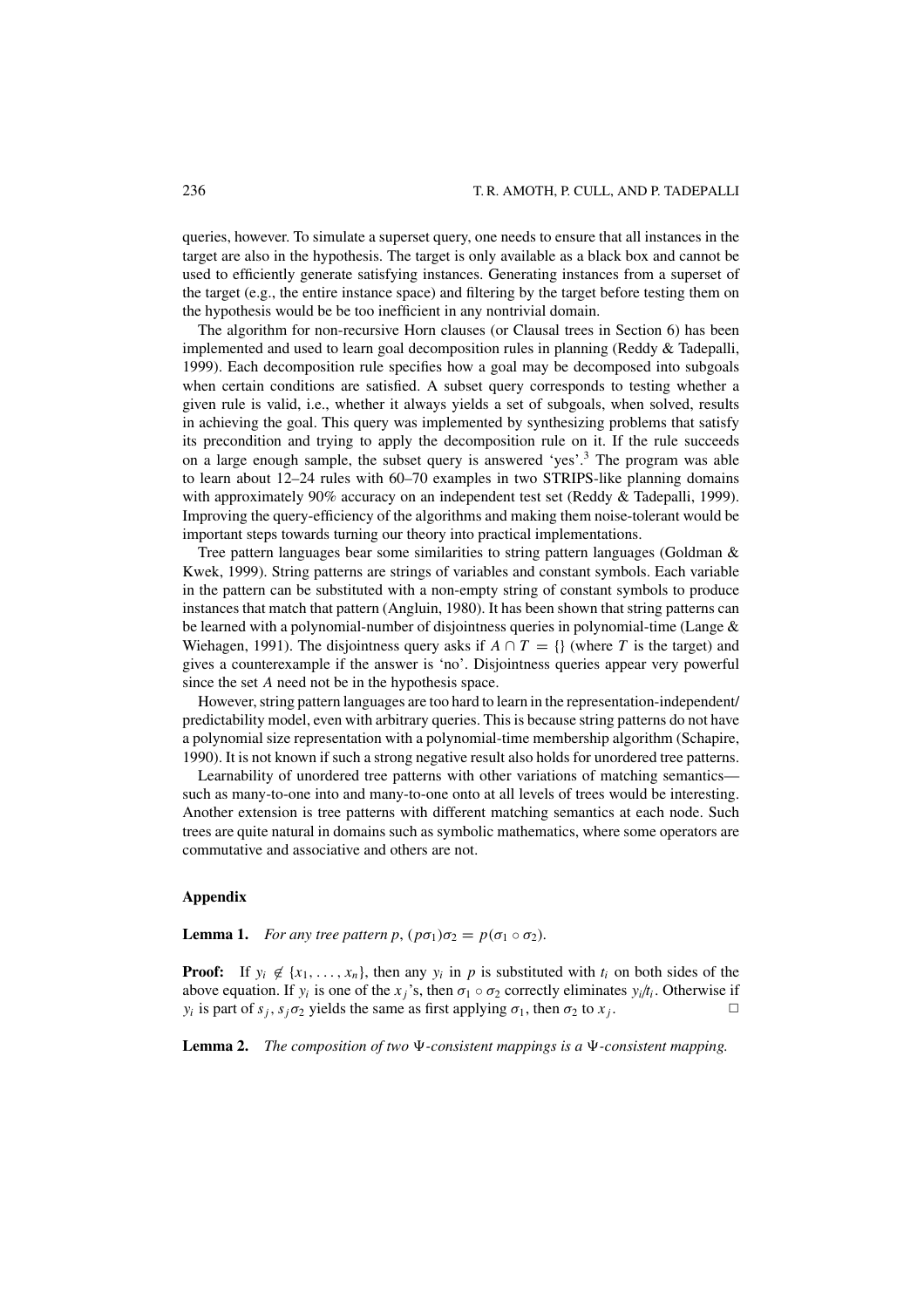**Proof:** Let  $\mu_1$  and  $\mu_2$  be two mappings of the same type  $\Psi$  (one-to-one onto, one-to-one into or many-to-one into). Define the composition of  $\mu_1$  and  $\mu_2$ ,  $\mu_1 \circ \mu_2$ , in the natural way so that  $x(\mu_1 \circ \mu_2) = (x\mu_1)\mu_2$  (written as  $x\mu_1\mu_2$ ) for any *x*. It is easy to see that  $\mu_1 \circ \mu_2$ is of the type  $\Psi$  as well.

**Lemma 3.** *For every pattern P, substitution*  $\sigma$ *, and*  $Ψ$ -consistent mapping  $\mu$  there exist  $a \Psi$ -consistent mapping  $\mu'$  such that  $P \mu \sigma = P \sigma \mu'.$ 

**Proof:** Let *s* be a subtree of *P*. If  $\mu$  maps *s* in *P* to *t*, let  $\mu'$  map *s*σ to *t*σ. Hence  $s\sigma\mu' = t\sigma = s\mu\sigma$ . Since this holds consistently for any subtree *s* of *P*,  $\mu'$  is a  $\Psi$ -consistent mapping, and  $P\sigma\mu' = P\mu\sigma$ .

**Lemma 4.** *If*  $P \ge Q$  *and*  $Q \ge R$ *, then*  $P \ge R$ *.* 

**Proof:** Given  $P\sigma$  maps to Q for substitution  $\sigma$  and semantics  $\Psi$ , there is a mapping  $\mu$  so that  $P\sigma\mu = Q$ . Similarly,  $Q \succeq R$  implies there exists  $\sigma'$  and  $\mu'$  so  $Q\sigma'\mu' = R$ . Therefore  $P\sigma\mu\sigma'\mu' = R$ , or  $P\sigma\sigma'\mu''\mu' = R$  by Lemma 3. Further,  $P(\sigma \circ \sigma')(\mu'' \circ \mu') = R$  by Lemmas 2 and 1. Finally,  $P \ge R$  by Definitions 2 and 3.

**Lemma 6.** *The classes of* (*Ordered or*) *Unordered tree patterns* (*UT*) *with one-to-one onto*, *one-to-one into*, *and many-to-one into semantics are compact.*

**Proof:** Let  $\mathcal{Z}, \mathcal{V}_1 \dots \mathcal{V}_n$  be tree patterns such that  $\bigcup_{i=1}^n L(\mathcal{V}_i) \supseteq L(\mathcal{Z})$ . Let  $I = \mathcal{Z}\sigma$ where  $\sigma$  replaces each variable in  $\mathcal Z$  by a constant that does not appear in any of the  $\mathcal V_i$ or Z. Then the inverse substitution is well defined, giving  $I\sigma^{-1} = \mathcal{Z}$ . Further,  $I \in L(\mathcal{Z})$ , so  $I \in \bigcup_i L(V_i)$  and since *I* is just one tree instance,  $I \in L(V_i)$  for some *i*. Therefore, for some substitution  $\sigma'$  and mapping  $\mu'$ ,  $\mathcal{V}_i \sigma' \mu' = I$ . Combining with the above gives  $V_i \sigma' \mu' \sigma^{-1} = \mathcal{Z}$ . Using Lemma 3,  $V_i \sigma' \sigma^{-1} \mu = \mathcal{Z}$  for another mapping  $\mu$ . Substitution composition via Lemma 1 gives  $V_i(\sigma' \circ \sigma^{-1})\mu = \mathcal{Z}$  or  $V_i \succeq \mathcal{Z}$  for some *i*. By Theorem 5,  $L(V_i) \supseteq L(\mathcal{Z})$  for some *i*.

**Lemma 7.** *The problem of deciding whether an unordered tree pattern with repeated variables matches a tree instance with either onto or into semantics is NP-Complete* (*by reduction from CLIQUE*)*.*

**Proof:** (CLIQUE  $\leq$  match): It is easy to see that the matching problem is in NP. We now reduce the problem of deciding whether a graph has a clique (complete subgraph) of size *k* to the matching problem of unordered tree patterns. A representation of graphs in terms of unordered trees is chosen, where the graph is represented by a 2-level tree instance and a clique is represented by a 2-level tree pattern, both of which have roots labeled with a special symbol *O*. The mapping is done as follows:

1. For each edge  $(P, Q)$  in the graph, there is a first-level subtree  $O(P, Q)$  in the tree instance, where *P* and *Q* are constants.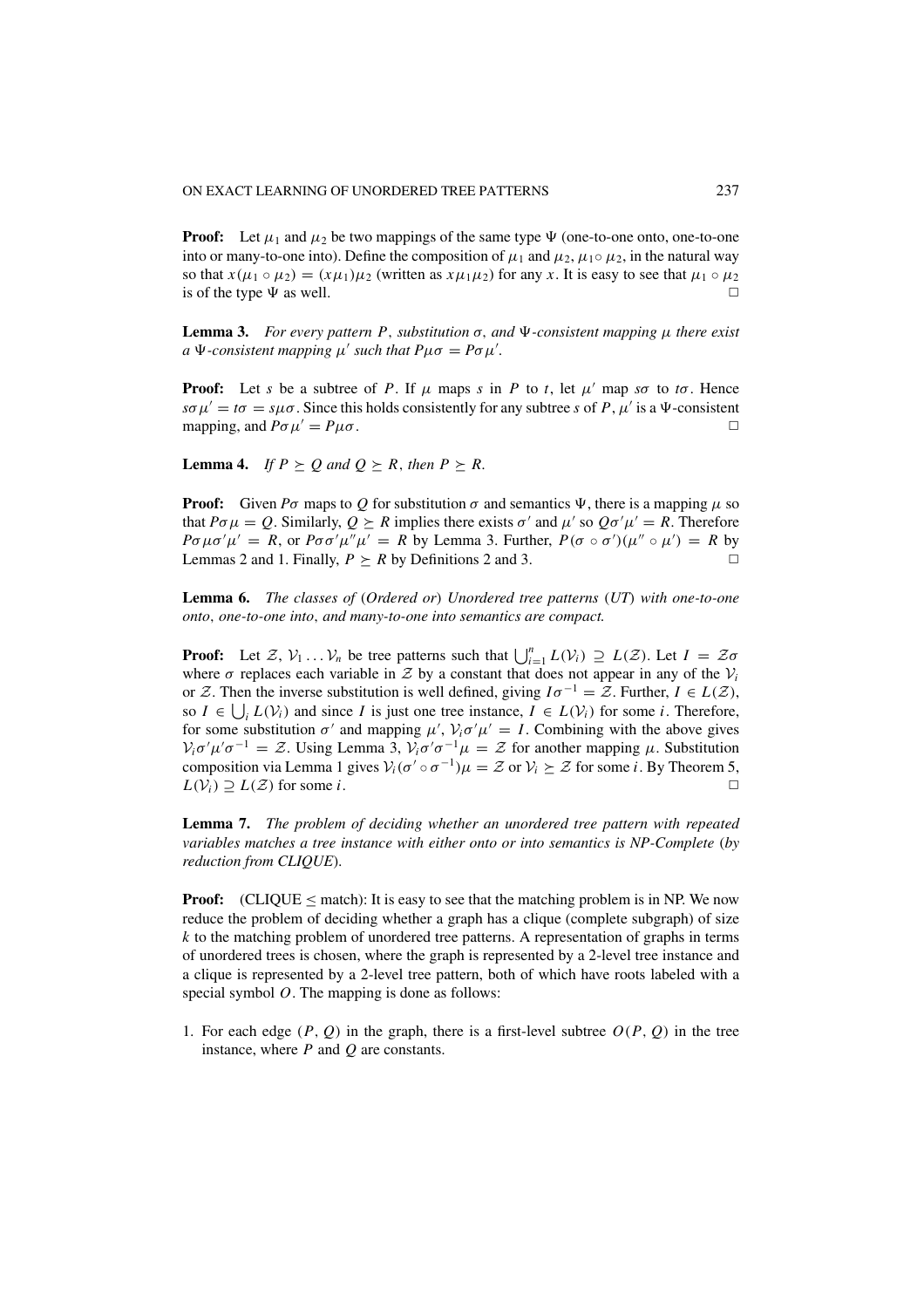

*Figure 15*. CLIQUE as unordered tree.

- 2. For each edge  $(x, y)$  in a clique of size k, there is a first-level subtree  $O(x, y)$  in the tree pattern, where *x* and *y* are variables.
- 3. For onto semantics, the pattern tree has enough extra children in the form of singlevariable subtrees so its root has the same number of children as the root of the constant tree.

See figure 15 for an example of a 3-clique and a 4-vertex graph. The problem of testing if a graph has a clique (complete subgraph of a specified number of vertices) reduces to the matching problem for unordered trees by the above mapping. Unordered tree matching is therefore NP-Complete (Garey  $\&$  Johnson, 1979).  $\Box$ 

Note that both repeated variables and unordered matching are necessary to make the tree-matching problem NP-Complete. The matching problem would have been related to "First Order Subsumption" in Garey and Johnson (1979) except that UT trees are unordered whereas the arguments in the expressions or functions in the latter are apparently ordered.

**Lemma 8.** *There are n*! *distinct 3-matrices which are consistent with the pair of* 2*-matrices*:

0 *n* 2*n* ... (*n* − 1)*n c c* − *n c* − 2*n* ... *c* − (*n* − 1)*n and c c* − 1 *c* − 2 ... *c* − (*n* − 1) 01 2 ... *n* − 1

*where*  $c \geq n^2 - 1$ *.*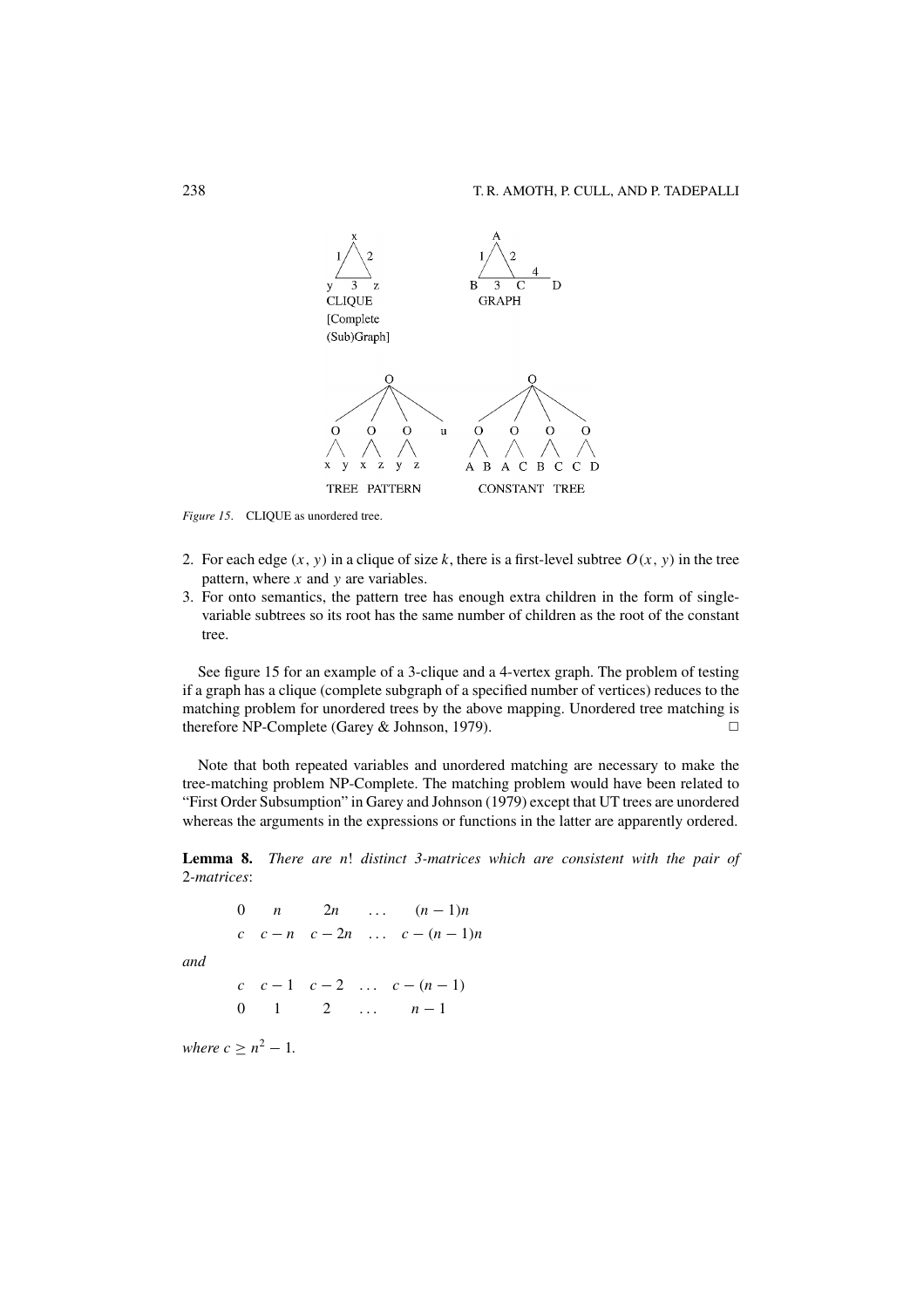**Proof:** We form the *n*! 3-matrices by taking the *n*! permutations of the *n* columns of the second 2-matrix and use the *i*th column of the first 2-matrix and the *i*th column of the permuted second matrix to compute the *i*th column of a 3-matrix. So, for example, from the column  $\lim_{c \to in}$  and  $\lim_{c \to j}$  we form  $c - j - in$ . No matrix entry is allowed to be less than 0. This condition is satisfied if  $c - j - in \geq 0$  in the worst case of  $i = j = n - 1$ , provided  $c > n^2 - 1$ .

We claim that the 3-matrices so formed are distinct. First, notice that permuting rows cannot change any of these 3-matrices into another of these 3-matrices because the top row will consist of multiples of *n*, the bottom row will consist of the numbers 0 through  $n - 1$ , and the middle row will contain a set of numbers which satisfies neither of these criteria. Second, no column permutations can convert one of these 3-matrices to another of these 3-matrices because by our construction technique, the top row of each 3-matrix will consist of the multiples of *n* in order from  $0 \cdot n$  to  $(n - 1) \cdot n$ , and the bottom row will consist of a permutation of the numbers 0 through *n* − 1. To convert one of these 3-matrices to another, the columns must stay as they are in order to make the top rows agree, but the columns must be permuted to make the bottom rows agree. This contradiction shows that all of these 3-matrices are distinct.

**Lemma 13.** Let  $h = h_0(h_1, \ldots, h_n)$  be a hypothesis tree pattern with no repeated vari*ables. Let*  $t = t_0(t_1, \ldots, t_n)$  *be a target tree pattern. Then*  $L(h) \supseteq L(t)$  *iff*  $h_0 = t_0$ *and there is a one-to-one onto mapping*  $\mu^*$  *from*  $\{h_1, \ldots, h_n\}$  *to*  $\{t_1, \ldots, t_n\}$ *, such that*  $L(h_i) \supseteq L(h_i \mu^*).$ 

**Proof:** Only if: Since  $L(h) \supseteq L(t)$ , by Theorem 5,  $h \geq t$ . By Definitions 3 and 2 there is a substitution  $\sigma$  and mapping  $\mu$  such that  $h\sigma\mu = t$ . Define the mapping  $\mu^*$  to give the same result on the subtrees as the combined effect of  $\sigma$  and  $\mu$ . The mapping  $\mu$  is one-to-one onto, so  $\mu^*$  is also. Therefore, for each  $h_i$ , there is a  $t_i$  so  $h_i \ge t_i$ . Finally,  $L(h_i) \supseteq L(h_i \mu^*)$ by Theorem 5.

**if:** Suppose *x* ∈ *L*(*t*). The root label of *x* must be  $t_0 = h_0$ , since otherwise *t* cannot include *x*. Moreover, each subtree of *x* must be in one of the subtrees in *t* in such a way that all subtrees are covered. Since  $\mu^*$  is a one-to-one onto map, the *i*th subtree of *x*, *x<sub>i</sub>* ∈ *L*(*h<sub>i</sub>*µ<sup>\*</sup>) for  $1 \le i \le n$ . Since  $L(h_i) \supseteq L(h_i)$ <sup>\*</sup>,  $x_i \in L(h_i)$  as well. This means  $h_i \geq x_i$ , so there exists a substitution  $\sigma_i$  such that there is a on-to-one onto map from  $h_i \sigma_i$ to *x<sub>i</sub>*. Consider the substitution  $\sigma = \bigcup_i \sigma_i$ . Since no variables are shared between different *h<sub>i</sub>*'*s*,  $\sigma$  is a valid substitution, and *h<sub>i</sub>* $\sigma$ *i* is the same as *h<sub>i</sub>* $\sigma$ . From this it follows that  $h \ge x$ , and so  $x \in L(h)$ . Hence  $L(h) \supseteq L(t)$ .

**Theorem 14.** *An unordered tree with repeated variables is learnable using SupQ and one-to-one onto semantics from a single arbitrary positive example.*

**Proof:** Note that the hypothesis in the **grow-tree** routine does not have any repeated variables (see figure 5). At any time if the new hypothesis *h* is a superset of the target as determined by SupQ, then there is a one-to-one onto map  $\mu$  such that each subtree  $h_i$  is a superset of a corresponding target tree by Lemma 13, and so the hypothesis can be refined further. If on the other hand, h is not a superset of the target, there is no such  $\mu$  by Lemma 13,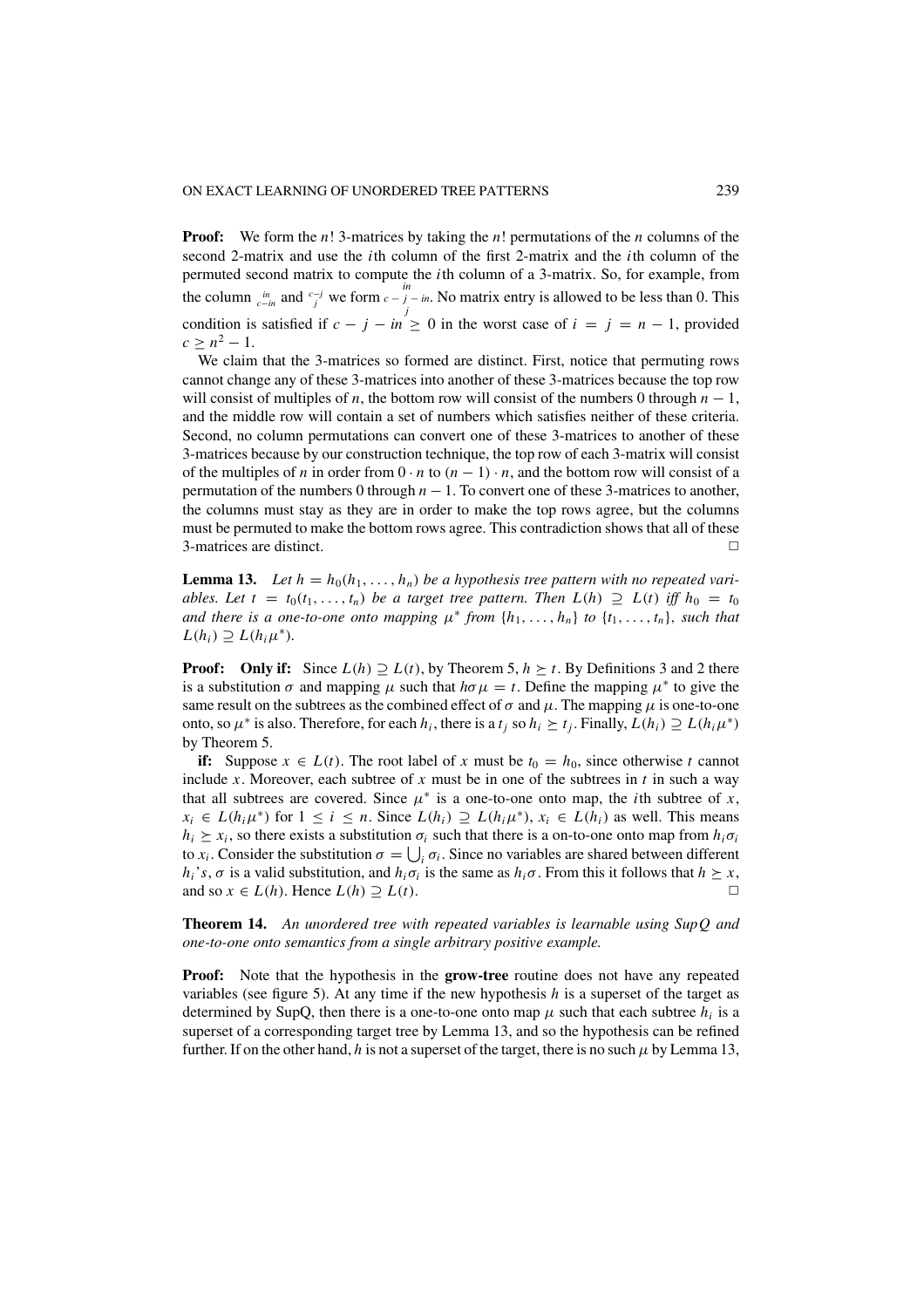and the hypothesis is over-refined. Since the refinement of *h* occurs on each subtree by one more level at each step, the **grow-tree** routine retracts the last refinement, and tries refining other subtrees. If no subtree can be refined successfully, the hypothesis tree must be identical to the target tree except for grouping of variables by applying appropriate substitution.

After this first phase the hypothesis tree has all leaves labeled with constants or distinct variables. **fuse-vars**tries making each pair of variables identical, tests with a superset query and keeps the change only if it is accepted by SupQ. If the change is accepted by SupQ, that means that  $L(h) \supseteq L(t)$ , which implies that  $h \geq t$  by Theorem 5. Since h and t share the identical structure, this means that there exists a substitution  $\sigma$  of variables to variables that makes *h* map to *t*. If the change is not accepted,  $h \neq t$  by Theorem 5, and hence there is no such substitution. Since each change is confined to identifying two variables, if it is not accepted, that change can be retracted with no further repercussions.

Only one positive example is used. The bound for the number of superset queries is  $n + l + v<sup>2</sup>$ , where the number of nodes *n* and the number of leaves *l* have to be potentially created and tested to see if they can be constants. All pairs of the  $v$  variables have to be tested to see if they can be identical. These measures all refer to the target not the example. The time complexity is bounded by the query complexity times the target size, or  $n(n+l+v^2)$ .  $\Box$ 

**Lemma 16.** *Routine* **prune** ( *figure 8*) *will remove all nodes in the example tree not corresponding to nodes in the target tree.*

**Proof:** Given a target tree T which matches a hypothesis tree p, then any leaf l in p must satisfy one of the following conditions. There could be a leaf v in  $T$  which corresponds only to *l* via the mapping, then *l* cannot be eliminated or  $T$  would no longer match  $p$ . So **prune** will not remove *l*. If variable v in T could match a subtree s in p of which *l* is a leaf, then removing *l* would still allow  $T$  to match  $p$ , so **prune** removes *l*. Finally, *l* is a leaf of a subtree *s* of *p* matched by a subtree *r* with depth at least one (at least root and children) of  $T$  in a way that none of the subtrees of  $r$  maps to a subtree of  $s$  containing *l*—as allowed by the *into* semantics. Again, **prune** will remove *l* since the latter is not needed for  $T \ge p$ . Therefore, **prune** removes all the nodes which are not needed to correspond to and be matched by some target tree. be matched by some target tree.

**Lemma 17.** *Given a pruned hypothesis tree t*, *which represents a subset of the target*, *an* "*old*" *leaf o in t and a* "*new*" *variable leaf n to replace o*, *routine* **partition** *will generalize the set of n's if that set is less general than some target tree.*

**Proof:** By Lemma 6, UT with one-to-one into semantics is compact. Given that *t* is a pruned tree which represents a subset of the target, there is some tree  $T$  in the target, so  $\mathcal{T} \supseteq t$ . It follows that there is a correspondence between  $\mathcal{T}$  and t represented by the mapping  $\mu$  of Definition 2, and this correspondence is one-to-one onto (otherwise, the extra subtrees permitted by the into mapping would have been removed by routine **prune**).

If the set of  $n$ 's in  $t$  is less general than the set of corresponding leaves in  $T$ , then  $t$  will be generalized by the following argument. Designate the *o*'s as  $o_1$  through  $o_k$ . Target tree T can only be more general than the *o*'s in *t* by having variable(s) in the former correspond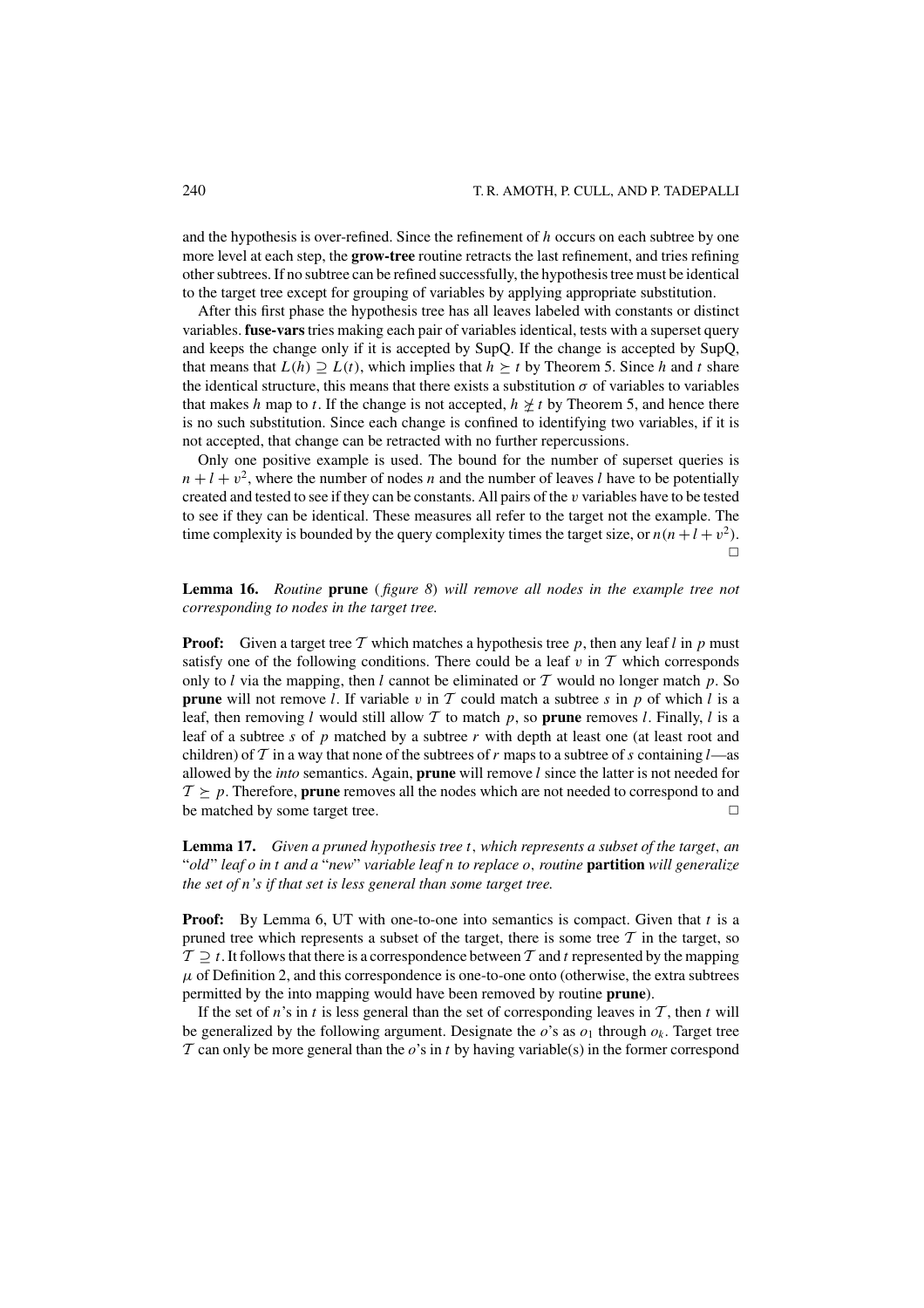to one or more constant  $\sigma$ 's in the latter, or by having at least two distinctly labeled leaves in  $T$  correspond to two  $\rho$ 's in *t*.

This algorithm adds *n*'s as extra children (copies of a new variable) to those subtrees of *t* having *o*'s. One-to-one into semantics permits the original *t* to match all of the instances matched by the version of *t* augmented with these *n*'s. So the result will represent a subset of *t* and therefore of T . Next *o*'s or *n*'s are eliminated one at a time while keeping only those changes which keep this new  $t$  a subset of  $\mathcal T$ . This approach permits the set of identical constant or variable *o*'s to be split or partitioned into two sets without having to separately test an exponential number of such splits. Since only changes accepted by SQ are kept, the condition that *t* represents a subset of the target is maintained.

As one of the cases, suppose T has variable v in all positions corresponding to the  $\rho$ 's in *t*. Then **partition** will add a number of *n*'s equal to the number of  $o$ 's. Then this routine will try to remove the *o*'s first and will succeed on the first try. An attempt to then remove the *n*'s first will fail because the target has all the same variable v corresponding to the *o*'s and will not be more general than *t* with two different variables in those positions. The result will be *t* with *o*'s replaced with *n*'s which is as general as the target for those positions.

Further split the remaining cases into two possibilities; first assume some of the leaves in  $\mathcal T$  corresponding to the  $o$ 's are constants (which must therefore be identical to  $o$ ) as well as one or more distinct variables—refer to these variables collectively as v. Then **partition** will successfully eliminate *n*'s corresponding to the constants in  $T$  and also eliminate the  $\rho$ 's corresponding to  $v$ 's. Eliminating more  $n$ 's than the constants in the target or more  $o$ 's than the variables in  $v$  will not pass SO. Hypothesis tree  $t$  will therefore have been successfully partitioned and generalized by changing some of its constants into the new variable *n*.

If the corresponding leaves in  $T$  have two or more variables, but no constants, arbitrarily split these variables into two sets of variables and designate them as *x* and *y*. Then **partition** will, without loss of generality, eliminate *o*'s in positions which can correspond to *y*'s, leaving the *n*'s for those positions. When a position corresponding to an *x* is encountered, **partition** can eliminate the *n* in that position. The result will be *n*'s in positions in *t* corresponding to *y*'s in  $T$  and  $o$ 's in positions corresponding to *x*'s. Thus, whenever the target has two or more variables corresponding to the  $\alpha$ 's, **partition** can separate these leaves into two distinct variables,  $\rho$  and  $n$ .

# **Lemma 18.** *Routine* **variablize** *will learn one of the target trees from a pruned example.*

**Proof:** Given the hypothesis tree *p* which is already pruned by routine **prune**, since *p* was accepted by SQ, so  $L(T) \supseteq L(p)$  and  $T \succeq p$  by Theorem 5. Hence, there exists a substitution  $\sigma$  and a mapping  $\mu$  so  $\mathcal{T}\sigma\mu = p$ . Since T matches p, and p has been pruned, these trees must be identical in all of the corresponding internal nodes; so only the leaves can differ.

Further, *p* has the same number of leaves as T which correspond by  $\mu$ , so the mapping  $\mu$  is one-to-one onto for this case. One of the following cases must apply: hypothesis tree  $p$  is equivalent to  $\mathcal{T}$ , in which case **variablize** is done, or  $\mathcal{T}$  is strictly more general than  $t$ . In the latter case, the difference must be in some leaf of *t*–or a set of identical leaves. Since **variablize** calls **partition** for all such sets of leaves, *t* will be generalized by Lemma 17. This process continues until *t* is eventually equivalent to  $T$ .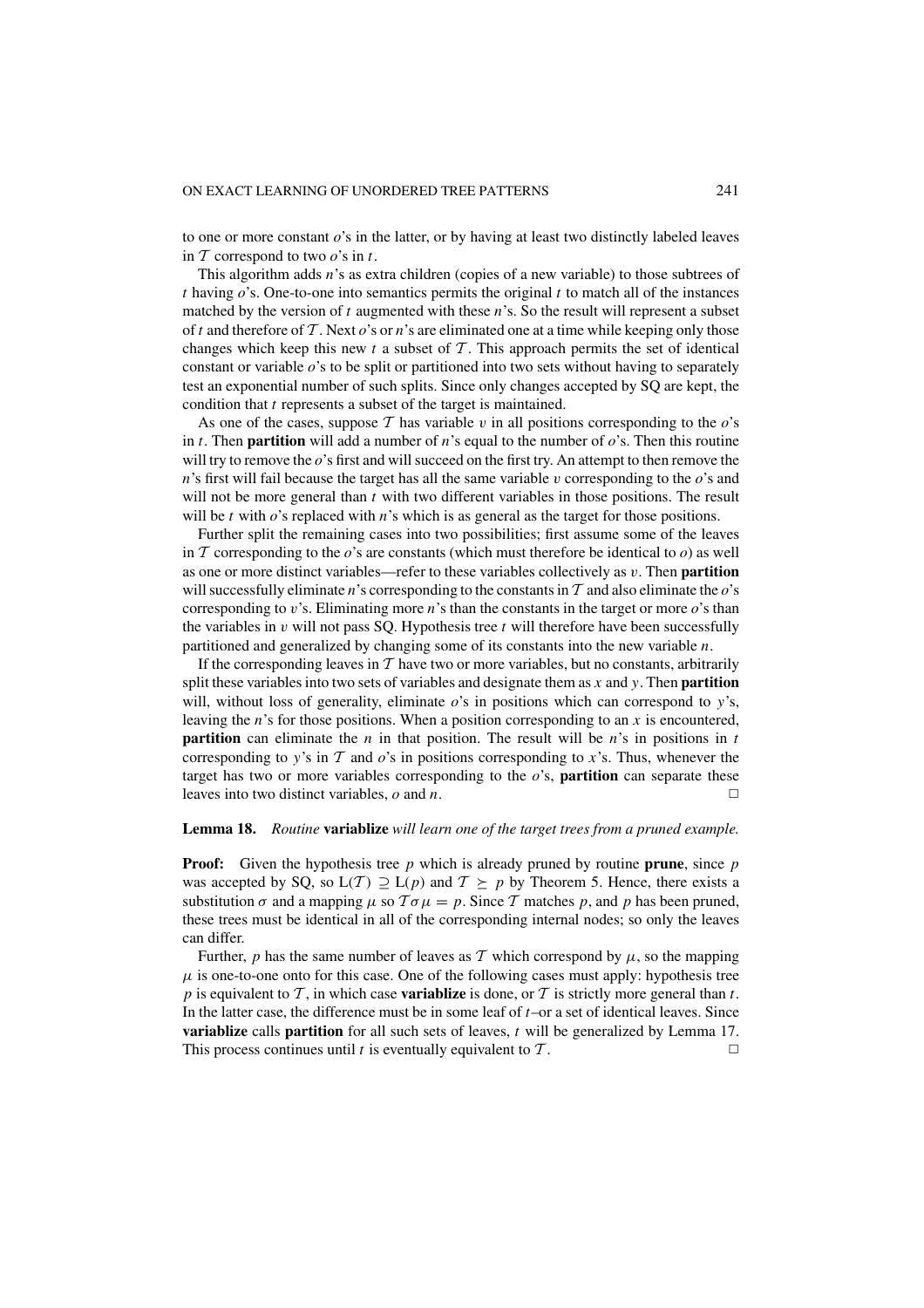**Theorem 19.** *UT with one-to-one into semantics is learnable with equivalence and subset queries.*

**Proof:** Given a tree instance  $t \in L(T)$  where T is a target tree, by Definitions 3 and 2 there exists a substitution  $\sigma$  and mapping  $\mu$  so  $\mathcal{T} \sigma \mu = t$ . If  $\mu$  is not one-to-one onto, by Lemma 16, routine **prune** can remove leaves until the mapping satisfies that criteria. Then, by Lemma 17, routine **variablize** will generalize  $t$  to be equivalent to  $T$ . So this algorithm will learn any UT target with into semantics.

Define a metric for (hypothesis) tree complexity as the total number of tree nodes *n*, minus the number of distinct variables v, plus the number of edges e, giving  $n - v + e$ . Let this value for a given example tree be *r*. Each possible generalization must convert a constant to a variable, partition a variable or eliminate an edge with a distinct variable and thereby decrease this metric. The total number of *generalizations* is therefore bounded by the value *r* of this metric for the example tree given to the algorithm. The total number of queries is bounded by the number of ways to generalize 1-level trees times the number of nodes to be generalized. Each factor is bounded by *r*, so the overall bound is  $O(r^2) = O(n^2)$ . Time complexity is bounded by the example size times the number of queries or  $O(n^3)$ .  $\Box$ 

**Corollary 20.** *UF with one-to-one into semantics is learnable with equivalence and subset queries.*

**Proof:** By Lemma 6 this class is compact. Therefore in the algorithm in figure 8 each hypothesis tree that cannot be further generalized will cover a single target tree rather than merely covering parts of multiple target trees. Each target tree is learned from a single example. EQ then supplies another example not already in the hypothesis. This example is then generalized to another hypothesis tree pattern—until the entire target is covered.

The bounds are the sum of the bounds for the individual target trees.  $\Box$ 

# **Corollary 21.** *UF with one-to-one into semantics is learnable with EQ and MQ.*

**Proof:** We can simulate SQ with MQ by using a unique constant in place of each distinct variable. Either the simulation is faithful or a constant conflicts with one in a target tree. In the latter case we get a negative counterexample from EQ and we can restart the algorithm with constants not already tried for this purpose.  $\Box$ 

#### **Acknowledgments**

This research was partially supported by the NSF under grant number IRI-9520243. We thank Dana Angluin, Lisa Hellerstein, Roni Khardon, Stephen Kwek, David Page, Vijay Raghavan, and Chandra Reddy for interesting discussions on the topic of this paper. We thank the reviewers for many excellent suggestions on the paper.